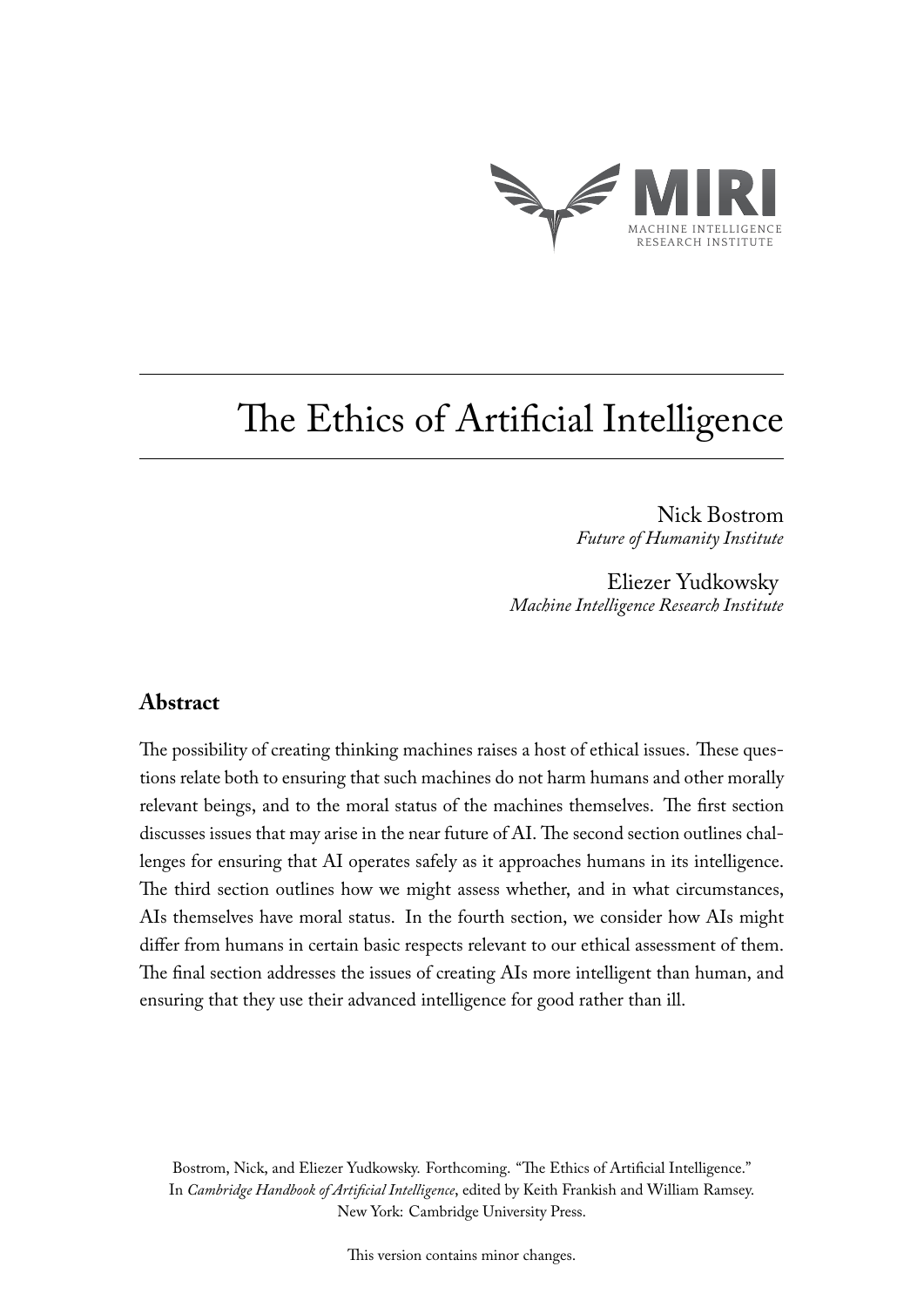# **1. Ethics in Machine Learning and Other Domain-Specific AI Algorithms**

Imagine, in the near future, a bank using a machine learning algorithm to recommend mortgage applications for approval. A rejected applicant brings a lawsuit against the bank, alleging that the algorithm is discriminating racially against mortgage applicants. The bank replies that this is impossible, since the algorithm is deliberately blinded to the race of the applicants. Indeed, that was part of the bank's rationale for implementing the system. Even so, statistics show that the bank's approval rate for black applicants has been steadily dropping. Submitting ten apparently equally qualified genuine applicants (as determined by a separate panel of human judges) shows that the algorithm accepts white applicants and rejects black applicants. What could possibly be happening?

Finding an answer may not be easy. If the machine learning algorithm is based on a complicated neural network, or a genetic algorithm produced by directed evolution, then it may prove nearly impossible to understand why, or even how, the algorithm is judging applicants based on their race. On the other hand, a machine learner based on decision trees or Bayesian networks is much more transparent to programmer inspection (Hastie, Tibshirani, and Friedman [2001\)](#page-19-0), which may enable an auditor to discover that the AI algorithm uses the address information of applicants who were born or previously resided in predominantly poverty-stricken areas.

AI algorithms play an increasingly large role in modern society, though usually not labeled "AI." The scenario described above might be transpiring even as we write. It will become increasingly important to develop AI algorithms that are not just powerful and scalable, but also *transparent to inspection*—to name one of many socially important properties.

Some challenges of machine ethics are much like many other challenges involved in designing machines. Designing a robot arm to avoid crushing stray humans is no more morally fraught than designing a flame-retardant sofa. It involves new programming challenges, but no new ethical challenges. But when AI algorithms take on cognitive work with social dimensions-cognitive tasks previously performed by humans—the AI algorithm inherits the social requirements. It would surely be frustrating to find that no bank in the world will approve your seemingly excellent loan application, and nobody knows why, and nobody can find out even in principle. (Maybe you have a first name strongly associated with deadbeats? Who knows?)

Transparency is not the only desirable feature of AI. It is also important that AI algorithms taking over social functions be *predictable to those they govern*. To understand the importance of such predictability, consider an analogy. The legal principle of *stare decisis* binds judges to follow past precedent whenever possible. To an engineer, this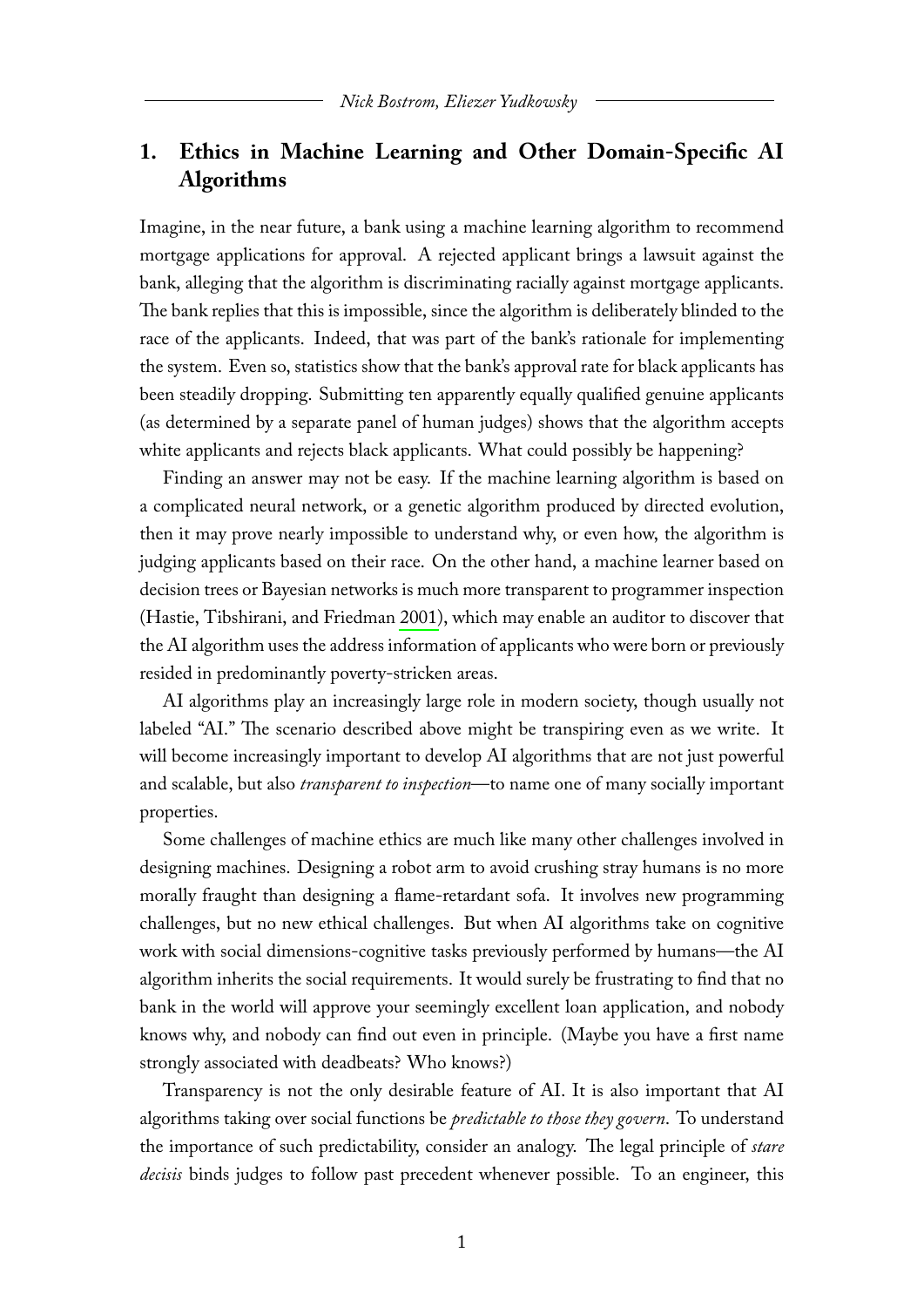preference for precedent may seem incomprehensible—why bind the future to the past, when technology is always improving? But one of the most important functions of the legal system is to be predictable, so that, e.g., contracts can be written knowing how they will be executed. The job of the legal system is not necessarily to optimize society, but to provide a predictable environment within which citizens can optimize their own lives.

It will also become increasingly important that AI algorithms be *robust against manipulation*. A machine vision system to scan airline luggage for bombs must be robust against human adversaries deliberately searching for exploitable flaws in the algorithm for example, a shape that, placed next to a pistol in one's luggage, would neutralize recognition of it. Robustness against manipulation is an ordinary criterion in information security; nearly *the* criterion. But it is not a criterion that appears often in machine learning journals, which are currently more interested in, e.g., how an algorithm scales up on larger parallel systems.

Another important social criterion for dealing with organizations is being able to find the person responsible for getting something done. When an AI system fails at its assigned task, who takes the blame? The programmers? The end-users? Modern bureaucrats often take refuge in established procedures that distribute responsibility so widely that no one person can be identified to blame for the catastrophes that result (Howard [1994\)](#page-19-1). The provably disinterested judgment of an expert system could turn out to be an even better refuge. Even if an AI system is designed with a user override, one must consider the career incentive of a bureaucrat who will be personally blamed if the override goes wrong, and who would much prefer to blame the AI for any difficult decision with a negative outcome.

Responsibility, transparency, auditability, incorruptibility, predictability, and a tendency to not make innocent victims scream with helpless frustration: all criteria that apply to humans performing social functions; all criteria that must be considered in an algorithm intended to replace human judgment of social functions; all criteria that may not appear in a journal of machine learning considering how an algorithm scales up to more computers. This list of criteria is by no means exhaustive, but it serves as a small sample of what an increasingly computerized society should be thinking about.

### **2. Artificial General Intelligence**

There is nearly universal agreement among modern AI professionals that Artificial Intelligence falls short of human capabilities in some critical sense, even though AI algorithms have beaten humans in many specific domains such as chess. It has been suggested by some that as soon as AI researchers figure out how to do something, that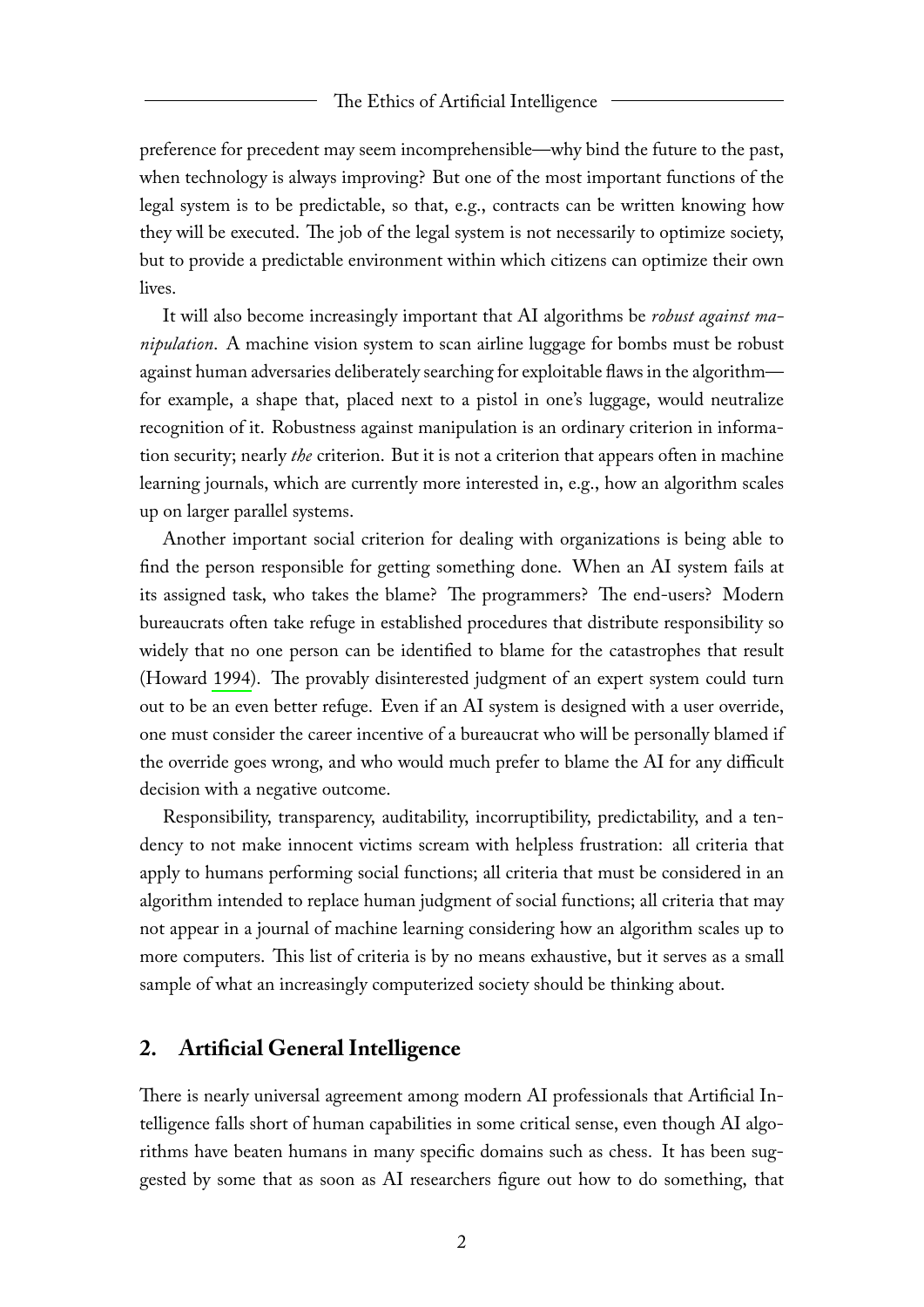capability ceases to be regarded as intelligent—chess was considered the epitome of intelligence until Deep Blue won the world championship from Kasparov—but even these researchers agree that something important is missing from modern AIs (e.g., Hofstadter [2006\)](#page-19-2).

While this subfield of Artificial Intelligence is only just coalescing, "Artificial General Intelligence" (hereafter, AGI) is the emerging term of art used to denote "real" AI (see, e.g., the edited volume Goertzel and Pennachin [\[2007\]](#page-19-3)). As the name implies, the emerging consensus is that the missing characteristic is generality. Current AI algorithms with human-equivalent or superior performance are characterized by a deliberately programmed competence only in a single, restricted domain. Deep Blue became the world champion at chess, but it cannot even play checkers, let alone drive a car or make a scientific discovery. Such modern AI algorithms resemble all biological life with the sole exception of *Homo sapiens*. A bee exhibits competence at building hives; a beaver exhibits competence at building dams; but a bee doesn't build dams, and a beaver can't learn to build a hive. A human, watching, can learn to do both; but this is a unique ability among biological lifeforms. It is debatable whether human intelligence is truly *general*—we are certainly better at some cognitive tasks than others (Hirschfeld and Gelman [1994\)](#page-19-4)—but human intelligence is surely *significantly more generally applicable* than nonhominid intelligence.

It is relatively easy to envisage the sort of safety issues that may result from AI operating only within a specific domain. It is a qualitatively different class of problem to handle an AGI operating across many novel contexts that cannot be predicted in advance.

When human engineers build a nuclear reactor, they envision the specific events that could go on inside it—valves failing, computers failing, cores increasing in temperature and engineer the reactor to render these events noncatastrophic. Or, on a more mundane level, building a toaster involves envisioning bread and envisioning the reaction of the bread to the toasters heating element. The toaster itself does not know that its purpose is to make toast—the *purpose* of the toaster is represented within the designer's mind, but is not explicitly represented in computations inside the toaster—and so if you place cloth inside a toaster, it may catch fire, as the design executes in an unenvisioned context with an unenvisioned side effect.

Even task-specific AI algorithms throw us outside the toaster-paradigm, the domain of locally preprogrammed, specifically envisioned behavior. Consider Deep Blue, the chess algorithm that beat Garry Kasparov for the world championship of chess. Were it the case that machines can only do exactly as they are told, the programmers would have had to manually preprogram a database containing moves for every possible chess position that Deep Blue could encounter. But this was not an option for Deep Blue's programmers. First, the space of possible chess positions is unmanageably large. Sec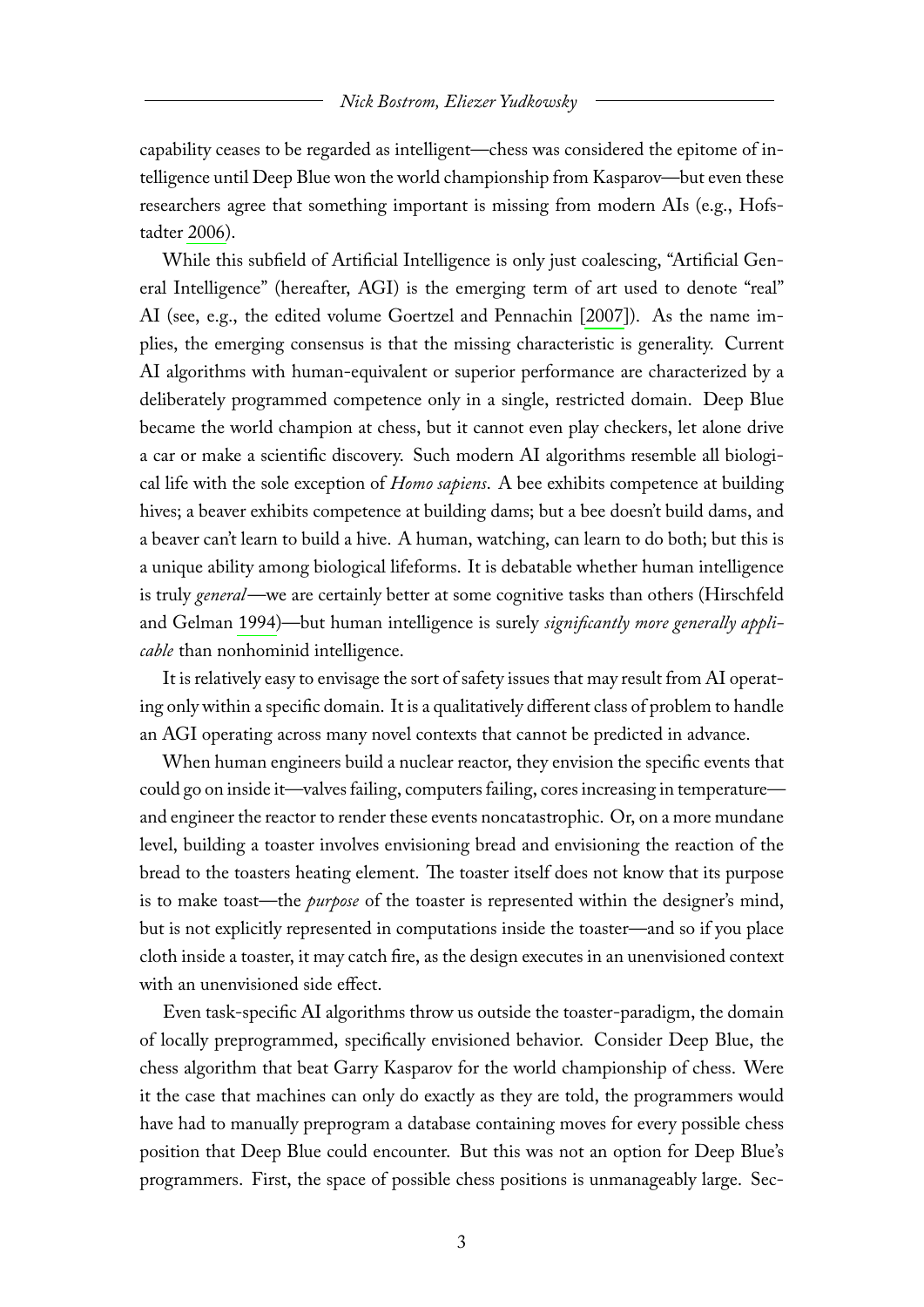ond, if the programmers had manually input what *they* considered a good move in each possible situation, the resulting system would not have been able to make stronger chess moves than its creators. Since the programmers themselves were not world champions, such a system would not have been able to defeat Garry Kasparov.

In creating a superhuman chess player, the human programmers necessarily sacrificed their ability to predict Deep Blue's *local, specific* game behavior. Instead, Deep Blue's programmers had (justifiable) confidence that Deep Blue's chess moves would satisfy a *non-local* criterion of optimality: namely, that the moves would tend to steer the future of the game board into outcomes in the "winning" region as defined by the chess rules. This prediction about distant consequences, though it proved accurate, did not allow the programmers to envision the *local* behavior of Deep Blue—its response to a specific attack on its king—because Deep Blue computed the nonlocal game map, the link between a move and its possible future consequences, more accurately than the programmers could (Yudkowsky [2006\)](#page-20-0).

Modern humans do literally millions of things to feed themselves—to serve the final consequence of being fed. Few of these activities were "envisioned by Nature" in the sense of being ancestral challenges to which we are directly adapted. But our adapted brain has grown powerful enough to be *significantly more generally applicable*; to let us foresee the consequences of millions of different actions across domains, and exert our preferences over final outcomes. Humans crossed space and put footprints on the Moon, even though none of our ancestors encountered a challenge analogous to vacuum. Compared to domain-specific AI, it is a qualitatively different problem to design a system that will operate safely across thousands of contexts; including contexts not specifically envisioned by either the designers or the users; including contexts that no human has yet encountered. Here there may be no *local* specification of good behavior—no simple specification over the behaviors themselves, any more than there exists a compact local description of all the ways that humans obtain their daily bread.

To build an AI that acts safely while acting in many domains, with many consequences, including problems the engineers never explicitly envisioned, one must specify good behavior in such terms as "X such that the consequence of X is not harmful to humans." This is non-local; it involves extrapolating the distant consequences of actions. Thus, this is only an effective specification—one that can be realized as a design property—if the system explicitly extrapolates the consequences its behavior. A toaster cannot have this design property because a toaster cannot foresee the consequences of toasting bread.

Imagine an engineer having to say, "Well, I have no idea how this airplane I built will fly safely—indeed I have no idea how it will fly at all, whether it will flap its wings or inflate itself with helium or something else I haven't even imagined—but I assure you, the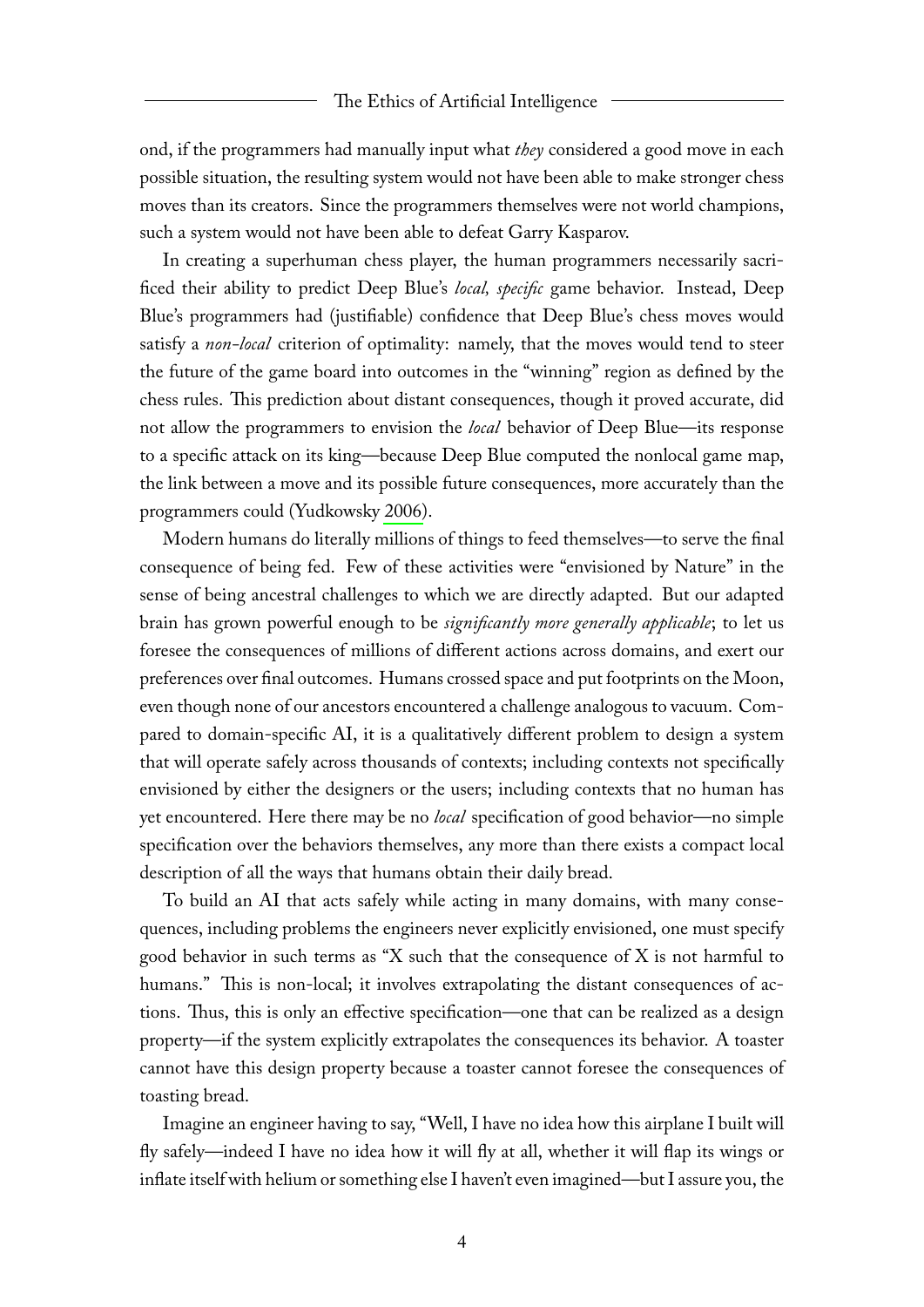design is very, very safe." This may seem like an unenviable position from the perspective of public relations, but it's hard to see what other guarantee of ethical behavior would be possible for a general intelligence operating on unforeseen problems, across domains, with preferences over distant consequences. Inspecting the cognitive design might verify that the mind was, indeed, searching for solutions that we would classify as ethical; but we couldn't predict which specific solution the mind would discover.

Respecting such a verification requires some way to distinguish trustworthy assurances (a procedure which will not say the AI is safe unless the AI really is safe) from pure hope and magical thinking ("I have no idea how the Philosopher's Stone will transmute lead to gold, but I assure you, it will!"). One should bear in mind that purely hopeful expectations have previously been a problem in AI research (McDermott [1976\)](#page-19-5).

Verifiably constructing a trustworthy AGI will require different methods, and a different way of thinking, from inspecting power plant software for bugs—it will require an AGI that *thinks like* a human engineer concerned about ethics, not just a simple *product* of ethical engineering.

Thus the discipline of AI ethics, especially as applied to AGI, is likely to differ fundamentally from the ethical discipline of noncognitive technologies, in that:

- The local, specific behavior of the AI may not be predictable apart from its safety, even if the programmers do everything right;
- Verifying the safety of the system becomes a greater challenge because we must verify what the system is trying to do, rather than being able to verify the system's safe behavior in all operating contexts;
- Ethical cognition itself must be taken as a subject matter of engineering.

## **3. Machines with Moral Status**

A different set of ethical issues arises when we contemplate the possibility that some future AI systems might be candidates for having moral status. Our dealings with beings possessed of moral status are not exclusively a matter of instrumental rationality: we also have moral reasons to treat them in certain ways, and to refrain from treating them in certain other ways. Francis Kamm has proposed the following definition of moral status, which will serve for our purposes:

X has moral status = because X counts morally in its own right, it is permis-sible/impermissible to do things to it for its own sake.<sup>[1](#page-5-0)</sup>

<span id="page-5-0"></span><sup>1.</sup> Paraphrased from Kamm [\(2007,](#page-19-6) chap. 7)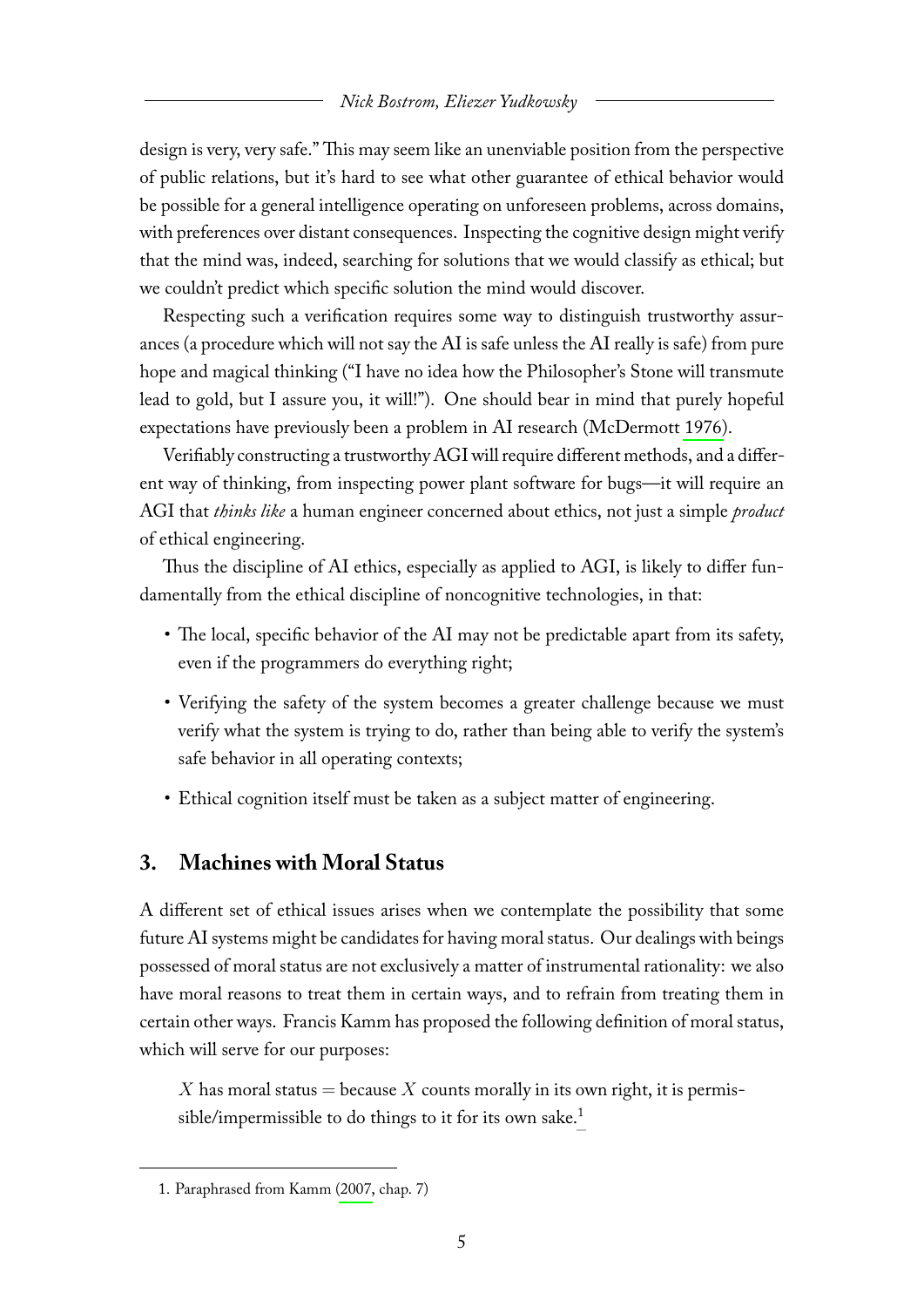A rock has no moral status: we may crush it, pulverize it, or subject it to any treatment we like without any concern for the rock itself. A human person, on the other hand, must be treated not only as a means but also as an end. Exactly what it means to treat a person as an end is something about which different ethical theories disagree; but it certainly involves taking her legitimate interests into account—giving weight to her well-being—and it may also involve accepting strict moral side-constraints in our dealings with her, such as a prohibition against murdering her, stealing from her, or doing a variety of other things to her or her property without her consent. Moreover, it is because a human person counts in her own right, and for her sake, that it is impermissible to do to her these things. This can be expressed more concisely by saying that a human person has moral status.

Questions about moral status are important in some areas of practical ethics. For example, disputes about the moral permissibility of abortion often hinge on disagreements about the moral status of the embryo. Controversies about animal experimentation and the treatment of animals in the food industry involve questions about the moral status of different species of animal, and our obligations towards human beings with severe dementia, such as late-stage Alzheimer's patients, may also depend on questions of moral status.

It is widely agreed that current AI systems have no moral status. We may change, copy, terminate, delete, or use computer programs as we please; at least as far as the programs themselves are concerned. The moral constraints to which we are subject in our dealings with contemporary AI systems are all grounded in our responsibilities to other beings, such as our fellow humans, not in any duties to the systems themselves.

While it is fairly consensual that present-day AI systems lack moral status, it is unclear exactly what attributes ground moral status. Two criteria are commonly proposed as being importantly linked to moral status, either separately or in combination: sentience and sapience (or personhood). These may be characterized roughly as follows:

- **Sentience:** the capacity for phenomenal experience or qualia, such as the capacity to feel pain and suffer
- **Sapience:** a set of capacities associated with higher intelligence, such as self-awareness and being a reason-responsive agent

One common view is that many animals have qualia and therefore have some moral status, but that only human beings have sapience, which gives them a higher moral status than non-human animals.<sup>[2](#page-6-0)</sup> This view, of course, must confront the existence of

<span id="page-6-0"></span><sup>2.</sup> Alternatively, one might deny that moral status comes in degrees. Instead, one might hold that certain beings have more significant interests than other beings. Thus, for instance, one could claim that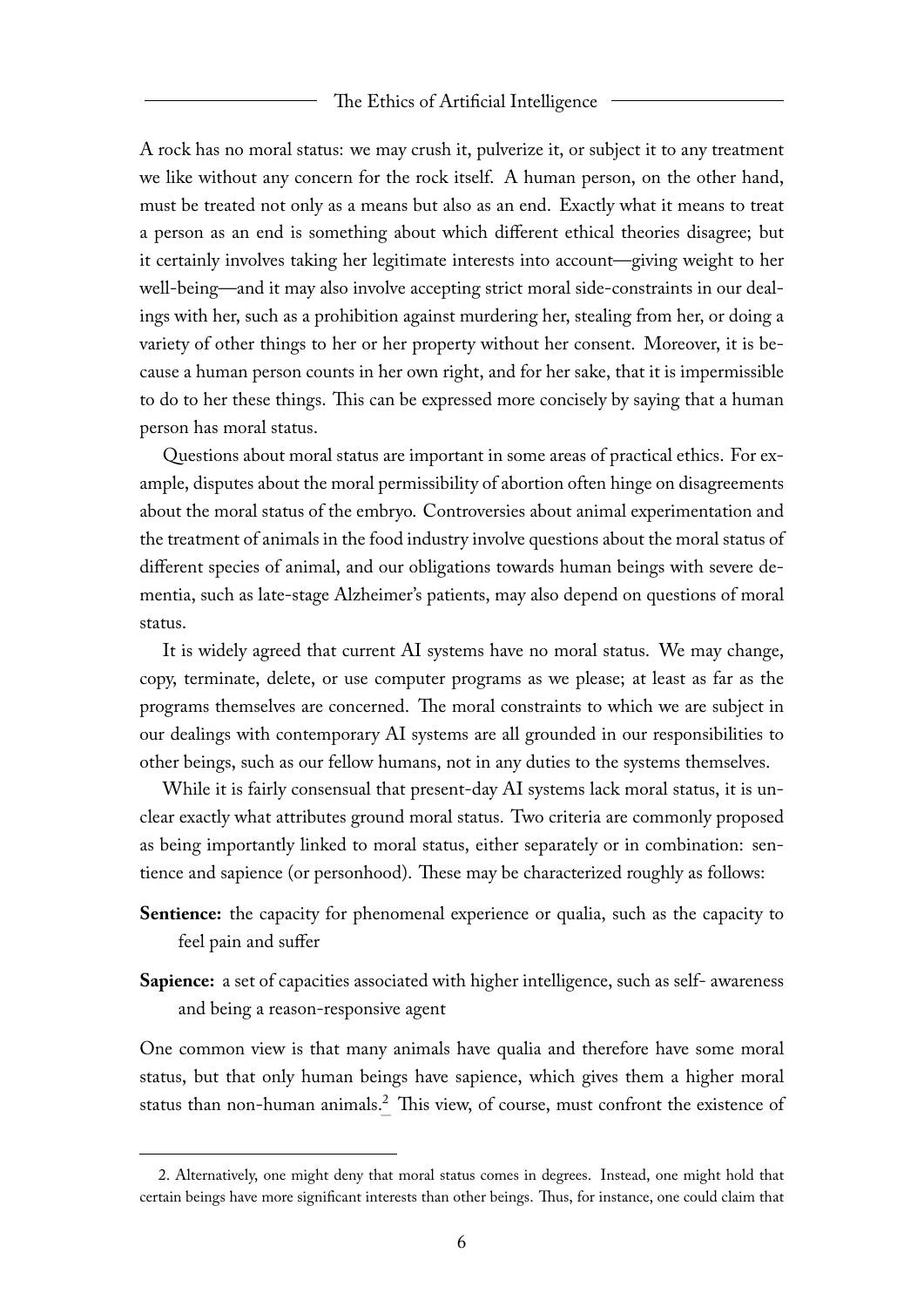borderline cases such as, on the one hand, human infants or human beings with severe mental retardation—sometimes unfortunately referred to as "marginal humans"—which fail to satisfy the criteria for sapience; and, on the other hand, some non-human animals such as the great apes, which might possess at least some of the elements of sapience. Some deny that so-called "marginal humans" have full moral status. Others propose additional ways in which an object could qualify as a bearer of moral status, such as by being a member of a kind that normally has sentience or sapience, or by standing in a suitable relation to some being that independently has moral status (cf. Warren [1997\)](#page-20-1). For present purposes, however, we will focus on the criteria of sentience and sapience.

This picture of moral status suggests that an AI system will have some moral status if it has the capacity for qualia, such as an ability to feel pain. A sentient AI system, even if it lacks language and other higher cognitive faculties, is not like a stuffed toy animal or a wind-up doll; it is more like a living animal. It is wrong to inflict pain on a mouse, unless there are sufficiently strong morally overriding reasons to do so. The same would hold for any sentient AI system. If in addition to sentience, an AI system also has sapience of a kind similar to that of a normal human adult, then it would have full moral status, equivalent to that of human beings.

One of the ideas underlying this moral assessment can be expressed in stronger form as a principle of non-discrimination:

#### *Principle of Substrate Non-Discrimination*

If two beings have the same functionality and the same conscious experience, and differ only in the substrate of their implementation, then they have the same moral status.

One can argue for this principle on grounds that rejecting it would amount to embracing a position similar to racism: substrate lacks fundamental moral significance in the same way and for the same reason as skin color does. The Principle of Substrate Non-Discrimination does not imply that a digital computer could be conscious, or that it could have the same functionality as a human being. Substrate *can* of course be morally relevant insofar as it makes a difference to sentience or functionality. But holding these things constant, it makes no moral difference whether a being is made of silicon or carbon, or whether its brain uses semi-conductors or neurotransmitters.

An additional principle that can be proposed is that the fact that AI systems are artificial—i.e., the product of deliberate design—is not fundamentally relevant to their moral status. We could formulate this as follows:

it is better to save a human than to save a bird, not because the human has higher moral status, but because the human has a more significant interest in having her life saved than does the bird in having its life saved.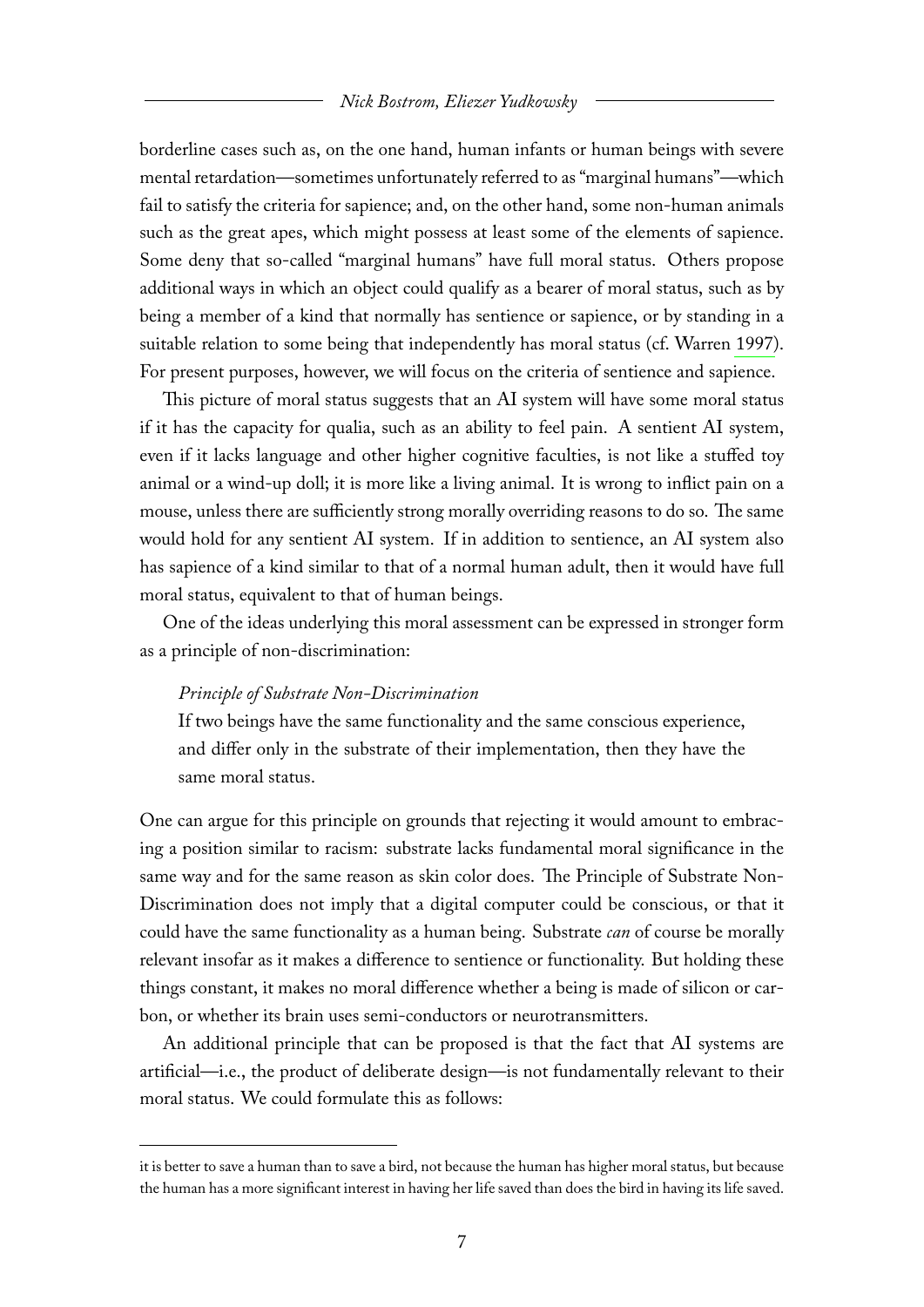#### *Principle of Ontogeny Non-Discrimination*

If two beings have the same functionality and the same consciousness experience, and differ only in how they came into existence, then they have the same moral status.

Today, this idea is widely accepted in the human case—although in some circles, particularly in the past, the idea that one's moral status depends on one's bloodline or caste has been influential. We do not believe that causal factors such as family planning, assisted delivery, in vitro fertilization, gamete selection, deliberate enhancement of maternal nutrition etc.—which introduce an element of deliberate choice and design in the creation of human persons—have any *necessary implications* for the moral status of the progeny. Even those who are opposed to human reproductive cloning for moral or religious reasons generally accept that, should a human clone be brought to term, it would have the same moral status as any other human infant. The Principle of Ontogeny Non-Discrimination extends this reasoning to the case involving entirely artificial cognitive systems.

It is, of course, possible for circumstances of creation to affect the ensuing progeny in such a way as to alter its moral status. For example, if some procedure were performed during conception or gestation that caused a human fetus to develop without a brain, then this fact about ontogeny would be relevant to our assessment of the moral status of the progeny. The anencephalic child, however, would have the same moral status as any other similar anencephalic child, including one that had come about through some entirely natural process. The difference in moral status between an anencephalic child and a normal child is grounded in the qualitative difference between the two—the fact that one has a mind while the other does not. Since the two children do not have the same functionality and the same conscious experience, the Principle of Ontogeny Non-Discrimination does not apply.

Although the Principle of Ontogeny Non-Discrimination asserts that a being's ontogeny has no essential bearing on its moral status, it does not deny that facts about ontogeny can affect what duties particular moral agents have toward the being in question. Parents have special duties to their child which they do not have to other children, and which they would not have even if there were another child qualitatively identical to their own. Similarly, the Principle of Ontogeny Non-Discrimination is consistent with the claim that the creators or owners of an AI system with moral status may have special duties to their artificial mind which they do not have to another artificial mind, even if the minds in question are qualitatively similar and have the same moral status.

If the principles of non-discrimination with regard to substrate and ontogeny are accepted, then many questions about how we ought to treat artificial minds can be answered by applying the same moral principles that we use to determine our duties in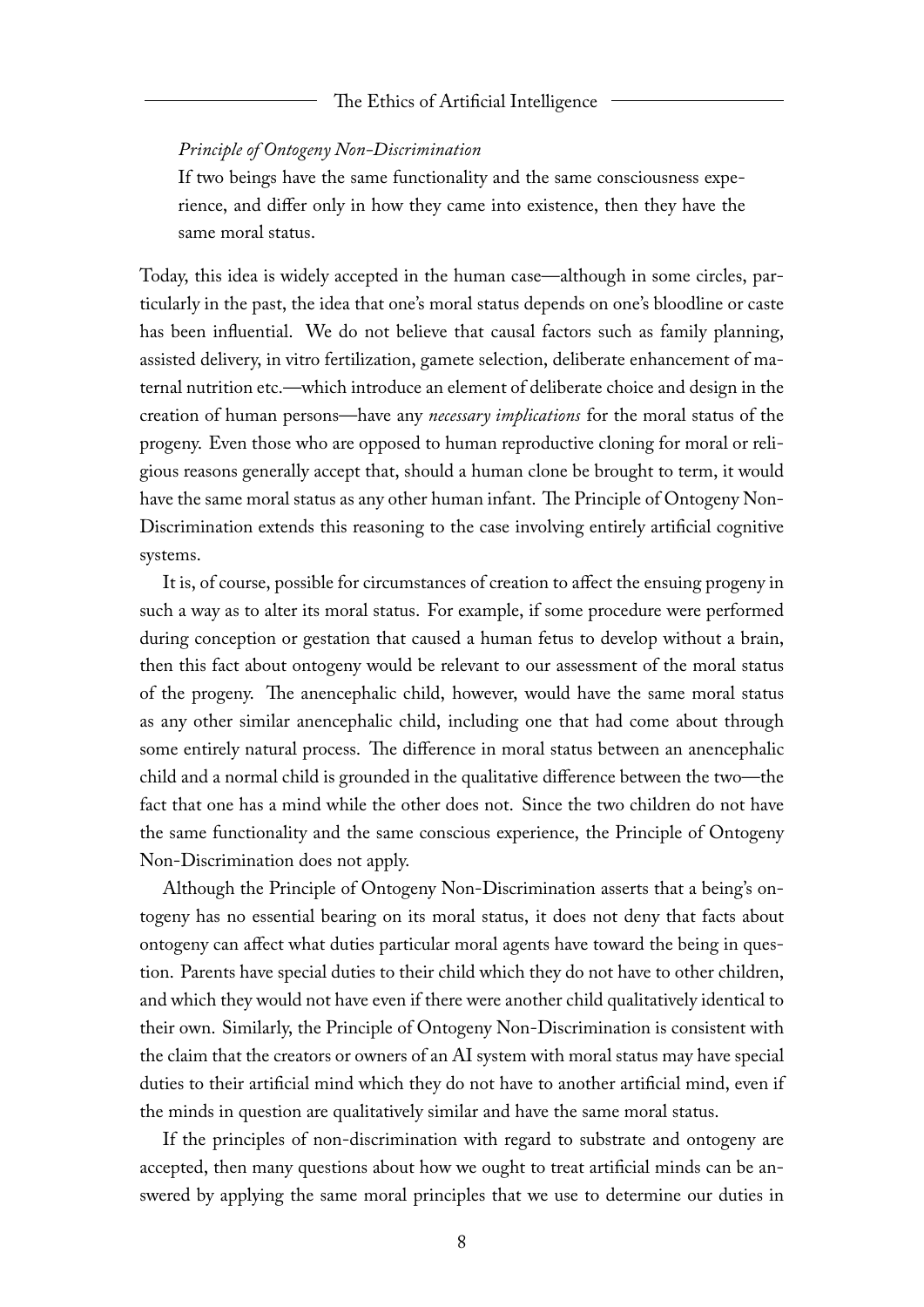more familiar contexts. Insofar as moral duties stem from moral status considerations, we ought to treat an artificial mind in just the same way as we ought to treat a qualitatively identical natural human mind in a similar situation. This simplifies the problem of developing an ethics for the treatment of artificial minds.

Even if we accept this stance, however, we must confront a number of novel ethical questions which the aforementioned principles leave unanswered. Novel ethical questions arise because artificial minds can have very different properties from ordinary human or animal minds. We must consider how these novel properties would affect the moral status of artificial minds and what it would mean to respect the moral status of such exotic minds.

## **4. Minds with Exotic Properties**

In the case of human beings, we do not normally hesitate to ascribe sentience and conscious experience to any individual who exhibits the normal kinds of human behavior. Few believe there to be other people who act perfectly normally but lack consciousness. However, other human beings do not merely behave in person-like ways similar to ourselves; they also have brains and cognitive architectures that are constituted much like our own. An artificial intellect, by contrast, might be constituted quite differently from a human intellect yet still exhibit human-like behavior or possess the behavioral dispositions normally indicative of personhood. It *might* therefore be possible to conceive of an artificial intellect that would be sapient, and perhaps would be a person, yet would not be sentient or have conscious experiences of any kind. (Whether this is really possible depends on the answers to some non-trivial metaphysical questions.) Should such a system be possible, it would raise the question whether a non-sentient person would have any moral status whatever; and if so, whether it would have the same moral status as a sentient person. Since sentience, or at least a capacity for sentience, is ordinarily assumed to be present in any individual who is a person, this question has not received much attention to date.<sup>[3](#page-9-0)</sup>

<span id="page-9-0"></span><sup>3.</sup> The question is related to some problems in the philosophy of mind which have received a great deal of attention, in particular the "zombie problem," which can be formulated as follows: Is there a metaphysically possible world that is identical to the actual world with regard to all physical facts (including the exact physical microstructure of all brains and organisms) yet that differs from the actual world in regard to some phenomenal (subjective experiential) facts? Put more crudely, is it metaphysically possible that there could be an individual who is physically exactly identical to you but who is a "zombie," i.e. lacking qualia and phenomenal awareness (Chalmers [1996\)](#page-19-7)? This familiar question differs from the one referred to in the text: our "zombie" is allowed to have systematically different physical properties from normal humans. Moreover, we wish to draw attention specifically to the ethical status of a sapient zombie.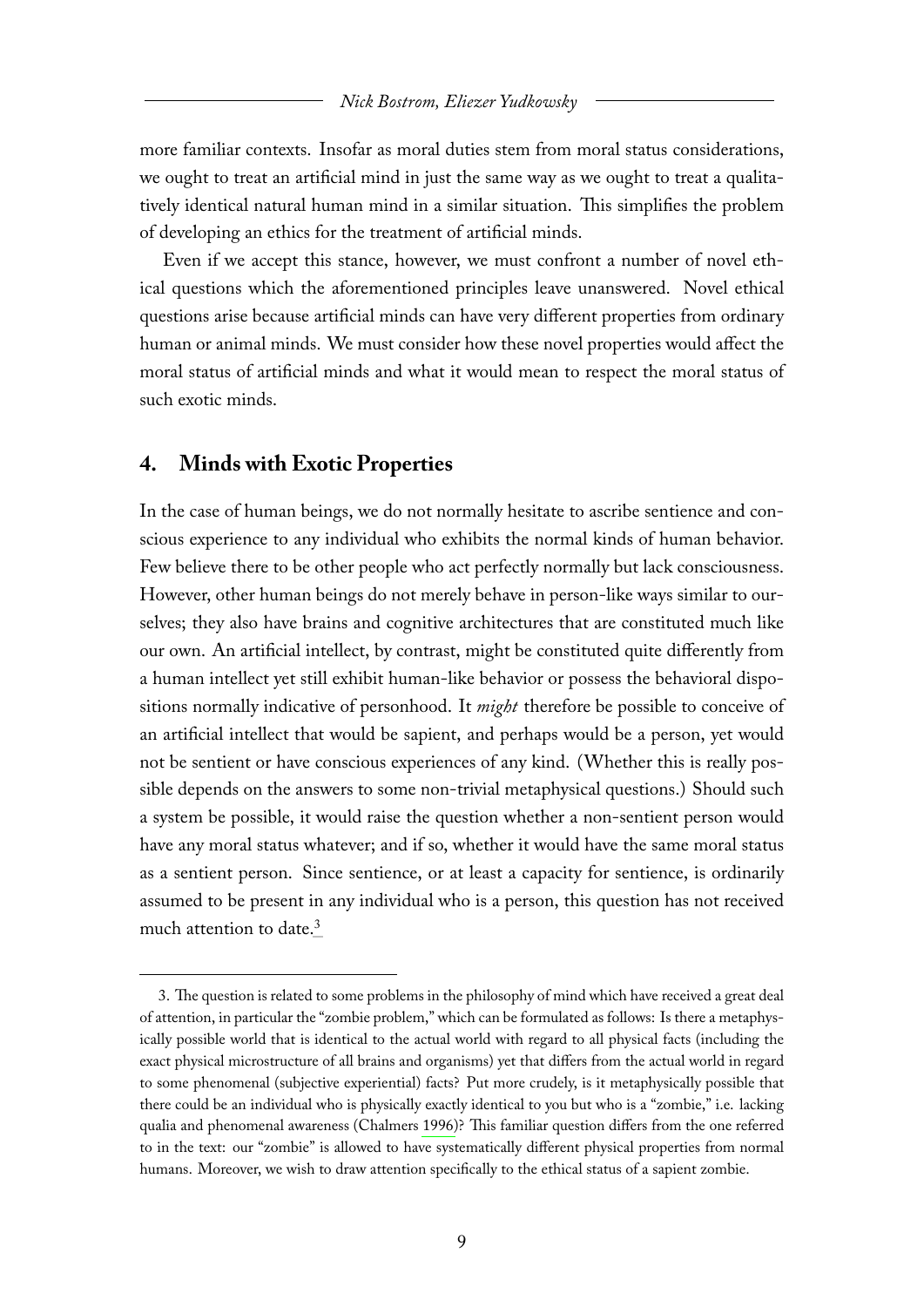Another exotic property, one which is certainly metaphysically and physically possible for an artificial intelligence, is for its subjective rate of time to deviate drastically from the rate that is characteristic of a biological human brain. The concept of *subjective rate of time* is best explained by first introducing the idea of whole brain emulation, or "uploading."

"Uploading" refers to a hypothetical future technology that would enable a human or other animal intellect to be transferred from its original implementation in an organic brain onto a digital computer. One scenario goes like this: First, a very high-resolution scan is performed of some particular brain, possibly destroying the original in the process. For example, the brain might be vitrified and dissected into thin slices, which can then be scanned using some form of high-throughput microscopy combined with automated image recognition. We may imagine this scan to be detailed enough to capture all the neurons, their synaptic interconnections, and other features that are functionally relevant to the original brain's operation. Second, this three-dimensional map of the components of the brain and their interconnections is combined with a library of advanced neuroscientific theory which specifies the computational properties of each basic type of element, such as different kinds of neuron and synaptic junction. Third, the computational structure and the associated algorithmic behavior of its components are implemented in some powerful computer. If the uploading process has been successful, the computer program should now replicate the essential functional characteristics of the original brain. The resulting upload may inhabit a simulated virtual reality, or, alternatively, it could be given control of a robotic body, enabling it to interact directly with external physical reality.

A number of questions arise in the context of such a scenario: How plausible is it that this procedure will one day become technologically feasible? If the procedure worked and produced a computer program exhibiting roughly the same personality, the same memories, and the same thinking patterns as the original brain, would this program be sentient? Would the upload be the same person as the individual whose brain was disassembled in the uploading process? What happens to personal identity if an upload is copied such that two similar or qualitatively identical upload minds are running in parallel? Although all of these questions are relevant to the ethics of machine intelligence, let us here focus on an issue involving the notion of a subjective rate of time.

Suppose that an upload could be sentient. If we run the upload program on a faster computer, this will cause the upload, if it is connected to an input device such as a video camera, to perceive the external world as if it had been slowed down. For example, if the upload is running a thousand times faster than the original brain, then the external world will appear to the upload as if it were slowed down by a factor of thousand. Somebody drops a physical coffee mug: The upload observes the mug slowly falling to the ground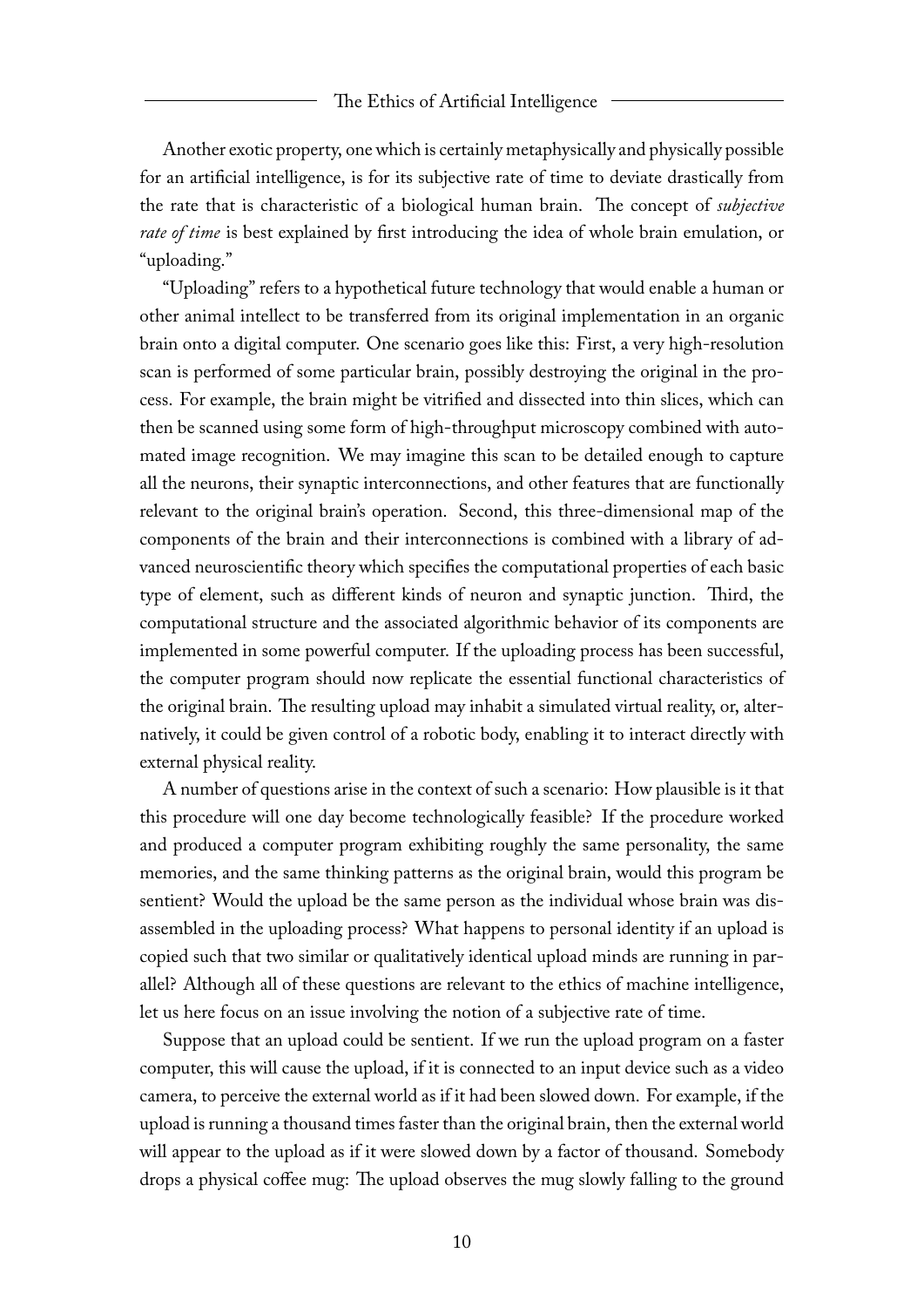while the upload finishes reading the morning newspaper and sends off a few emails. One second of objective time corresponds to 17 minutes of subjective time. Objective and subjective duration can thus diverge.

Subjective time is not the same as a subject's estimate or perception of how fast time flows. Human beings are often mistaken about the flow of time. We may believe that it is one o'clock when it is in fact a quarter past two; or a stimulant drug might cause our thoughts to race, making it seem as though more subjective time has lapsed than is actually the case. These mundane cases involve a distorted time perception rather than a shift in the rate of subjective time. Even in a cocaine-addled brain, there is probably not a significant change in the speed of basic neurological computations; more likely, the drug is causing such a brain to flicker more rapidly from one thought to another, making it spend less subjective time thinking each of a greater number of distinct thoughts.

The variability of the subjective rate of time is an exotic property of artificial minds that raises novel ethical issues. For example, in cases where the duration of an experience is ethically relevant, should duration be measured in objective or subjective time? If an upload has committed a crime and is sentenced to four years in prison, should this be four objective years—which might correspond to many millennia of subjective time—or should it be four subjective years, which might be over in a couple of days of objective time? If a fast AI and a human are in pain, is it more urgent to alleviate the AI's pain, on grounds that it experiences a greater subjective duration of pain for each sidereal second that palliation is delayed? Since in our accustomed context of biological humans, subjective time is not significantly variable, it is unsurprising that this kind of question is not straightforwardly settled by familiar ethical norms, even if these norms are extended to artificial intellects by means of non-discrimination principles (such as those proposed in the previous section).

To illustrate the kind of ethical claim that might be relevant here, we formulate (but do not argue for) a principle privileging subjective time as the normatively more fundamental notion:

#### *Principle of Subjective Rate of Time*

In cases where the duration of an experience is of basic normative significance, it is the experience's subjective duration that counts.

So far we have discussed two possibilities (non-sentient sapience and variable subjective rate of time) which are exotic in the relatively profound sense of being metaphysically problematic as well as lacking clear instances or parallels in the contemporary world. Other properties of possible artificial minds would be exotic in a more superficial sense; e.g., by diverging in some unproblematically quantitative dimension from the kinds of mind with which we are familiar. But such superficially exotic properties may also pose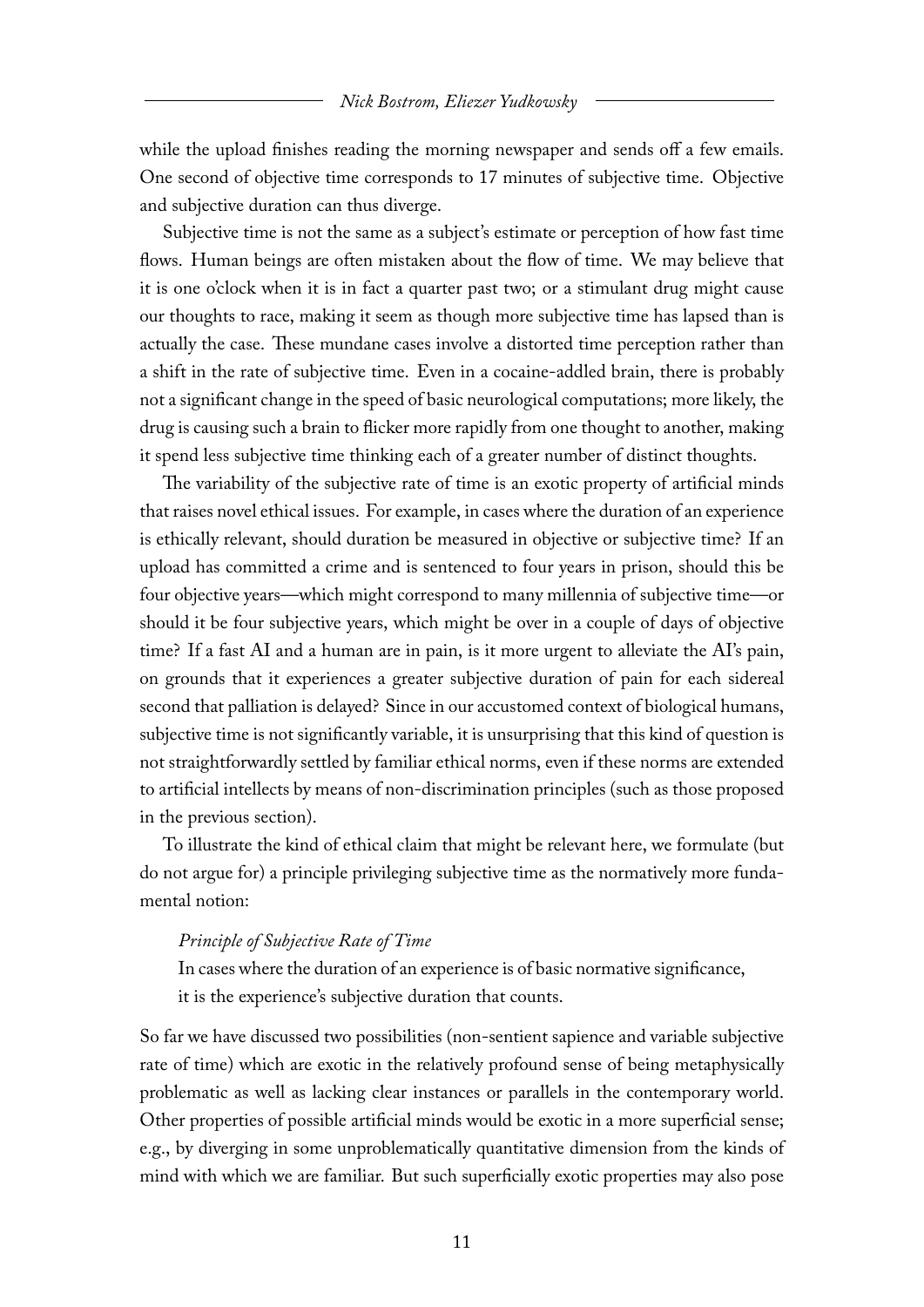novel ethical problems—if not at the level of foundational moral philosophy, then at the level of applied ethics or for mid-level ethical principles.

One important set of exotic properties of artificial intelligences relate to reproduction. A number of empirical conditions that apply to human reproduction need not apply to artificial intelligences. For example, human children are the product of recombination of the genetic material from two parents; parents have limited ability to influence the character of their offspring; a human embryo needs to be gestated in the womb for nine months; it takes fifteen to twenty years for a human child to reach maturity; a human child does not inherit the skills and knowledge acquired by its parents; human beings possess a complex evolved set of emotional adaptations related to reproduction, nurturing, and the child-parent relationship. None of these empirical conditions need pertain in the context of a reproducing machine intelligence. It is therefore plausible that many of the mid-level moral principles that we have come to accept as norms governing human reproduction will need to be rethought in the context of AI reproduction.

To illustrate why some of our moral norms need to be rethought in the context of AI reproduction, it will suffice to consider just one exotic property of AIs: their capacity for rapid reproduction. Given access to computer hardware, an AI could duplicate itself very quickly, in no more time than it takes to make a copy of the AI's software. Moreover, since the AI copy would be identical to the original, it would be born completely mature, and the copy could begin making its own copies immediately. Absent hardware limitations, a population of AIs could therefore grow exponentially at an extremely rapid rate, with a doubling time on the order of minutes or hours rather than decades or centuries.

Our current ethical norms about reproduction include some version of a principle of reproductive freedom, to the effect that it is up to each individual or couple to decide for themselves whether to have children and how many children to have. Another norm we have (at least in rich and middle-income countries) is that society must step in to provide the basic needs of children in cases where their parents are unable or refusing to do so. It is easy to see how these two norms could collide in the context of entities with the capacity for extremely rapid reproduction.

Consider, for example, a population of uploads, one of whom happens to have the desire to produce as large a clan as possible. Given complete reproductive freedom, this upload may start copying itself as quickly as it can; and the copies it produces—which may run on new computer hardware owned or rented by the original, or may share the same computer as the original—will also start copying themselves, since they are identical to the progenitor upload and share its philoprogenic desire. Soon, members of the upload clan will find themselves unable to pay the electricity bill or the rent for the computational processing and storage needed to keep them alive. At this point, a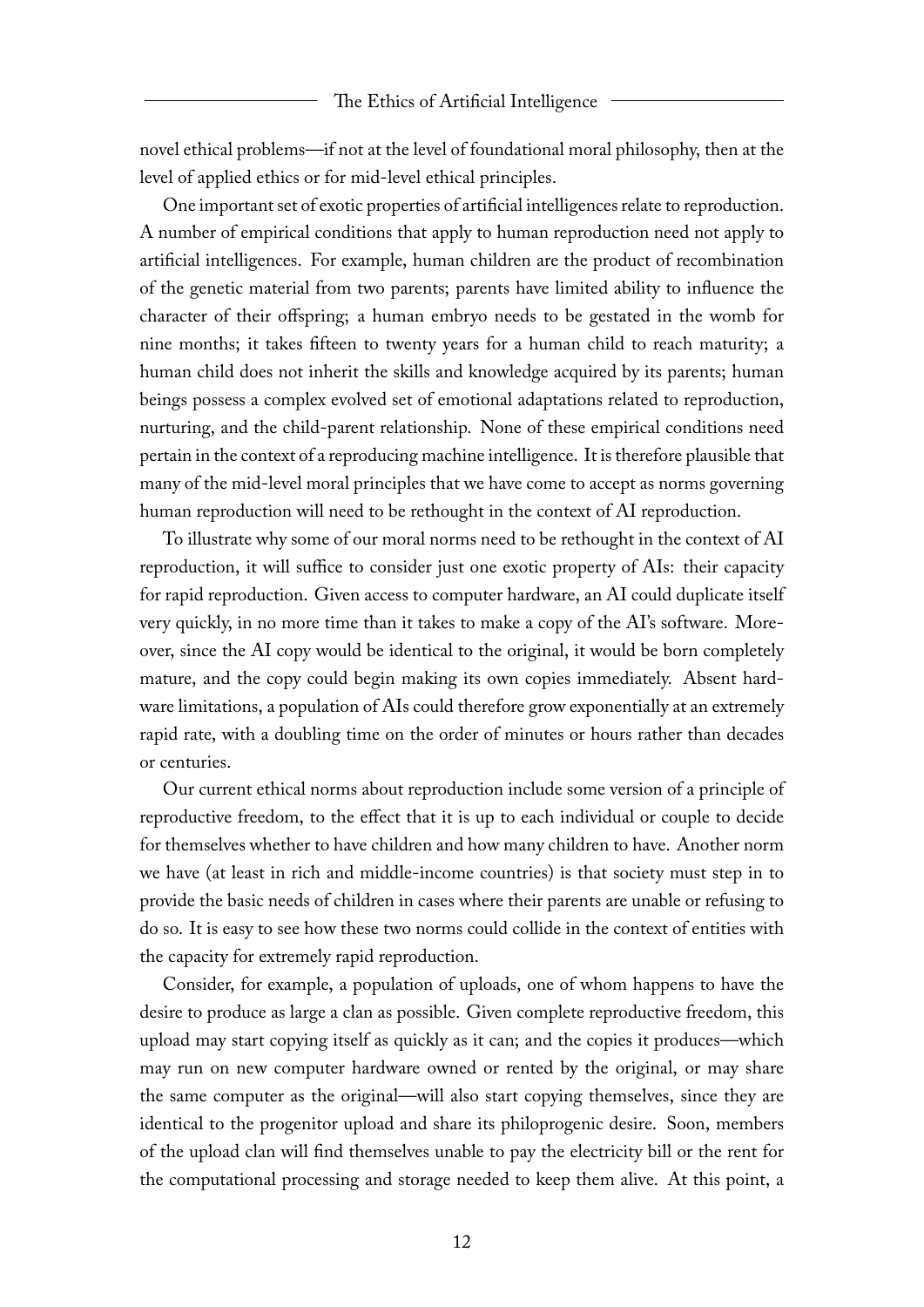social welfare system might kick in to provide them with at least the bare necessities for sustaining life. But if the population grows faster than the economy, resources will run out; at which point uploads will either die or their ability to reproduce will be curtailed (see Bostrom [\[2004\]](#page-19-8) for two related dystopian scenarios).

This scenario illustrates how some mid-level ethical principles that are suitable in contemporary societies might need to be modified if those societies were to include persons with the exotic property of being able to reproduce very rapidly.

The general point here is that when thinking about applied ethics for contexts that are very different from our familiar human condition, we must be careful not to mistake mid-level ethical principles for foundational normative truths. Put differently, we must recognize the extent to which our ordinary normative precepts are implicitly conditioned on the obtaining of various empirical conditions, and the need to adjust these precepts accordingly when applying them to hypothetical futuristic cases in which their preconditions are assumed not to obtain. By this, we are not making any controversial claim about moral relativism, but merely highlighting the commonsensical point that context is relevant to the *application* of ethics—and suggesting that this point is especially pertinent when one is considering the ethics of minds with exotic properties.

## **5. Superintelligence**

Good [\(1965\)](#page-19-9) set forth the classic hypothesis concerning superintelligence: that an AI sufficiently intelligent to understand its own design could redesign itself or create a successor system, more intelligent, which could then redesign itself yet again to become even more intelligent, and so on in a positive feedback cycle. Good called this the "intelligence explosion." Recursive scenarios are not limited to AI: humans with intelligence augmented through a brain-computer interface might turn their minds to designing the next generation of brain-computer interfaces. (If you had a machine that increased your IQ, it would be bound to occur to you, once you became smart enough, to try to design a more powerful version of the machine.)

Superintelligence may also be achievable by increasing processing speed. The fastest observed neurons fire 1000 times per second; the fastest axon fibers conduct signals at 150 meters/second, a half-millionth the speed of light (Sandberg [1999\)](#page-20-2). It seems that it should be physically possible to build a brain which computes a million times as fast as a human brain, without shrinking its size or rewriting its software. If a human mind were thus accelerated, a subjective year of thinking would be accomplished for every 31 physical seconds in the outside world, and a millennium would fly by in eight and a half hours. Vinge [\(1993\)](#page-20-3) referred to such sped-up minds as "weak superintelligence": a mind that thinks like a human but much faster.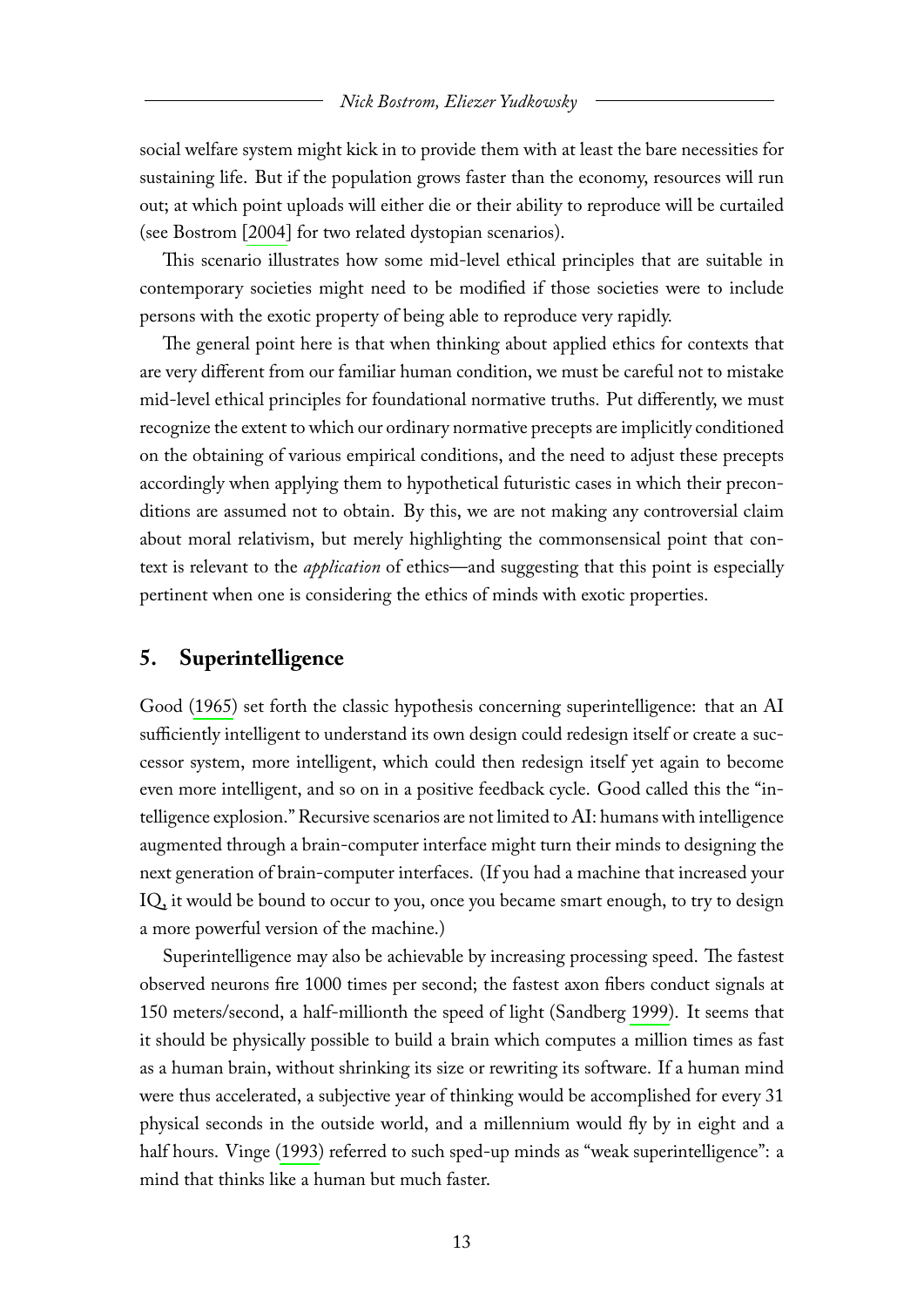#### The Ethics of Artificial Intelligence

Yudkowsky [\(2008a\)](#page-20-4) lists three families of metaphors for visualizing the capability of a smarter-than-human AI:

- Metaphors inspired by differences of individual intelligence between humans: AIs will patent new inventions, publish groundbreaking research papers, make money on the stock market, or lead political power blocks.
- Metaphors inspired by knowledge differences between past and present human civilizations: Fast AIs will invent capabilities that futurists commonly predict for human civilizations a century or millennium in the future, like molecular nanotechnology or interstellar travel.
- Metaphors inspired by differences of brain architecture between humans and other biological organisms: E.g., Vinge [\(1993\)](#page-20-3): "Imagine running a dog mind at very high speed. Would a thousand years of doggy living add up to any human insight?" That is: Changes of cognitive architecture might produce insights that no humanlevel mind would be able to find, or perhaps even represent, after any amount of time.

Even if we restrict ourselves to historical metaphors, it becomes clear that superhuman intelligence presents ethical challenges that are quite literally unprecedented. At this point the stakes are no longer on an individual scale (e.g., mortgage unjustly disapproved, house catches fire, person-agent mistreated) but on a global or cosmic scale (e.g., humanity is extinguished and replaced by nothing we would regard as worthwhile). Or, if superintelligence can be shaped to be beneficial, then, depending on its technological capabilities, it might make short work of many present-day problems that have proven difficult to our human-level intelligence.

Superintelligence is one of several "existential risks" as defined by Bostrom [\(2002\)](#page-19-10): a risk "where an adverse outcome would either annihilate Earth-originating intelligent life or permanently and drastically curtail its potential." Conversely, a positive outcome for superintelligence could preserve Earth-originating intelligent life and fulfill its potential. It is important to emphasize that smarter minds pose great potential benefits as well as risks.

Attempts to reason about global catastrophic risks may be susceptible to a number of cognitive biases (Yudkowsky [2008b\)](#page-20-5), including the "good-story bias" proposed by Bostrom [\(2002\)](#page-19-10):

Suppose our intuitions about which future scenarios are "plausible and realistic" are shaped by what we see on TV and in movies and what we read novels. (After all, a large part of the discourse about the future that people encounter is in the form of fiction and other recreational contexts.) We should then,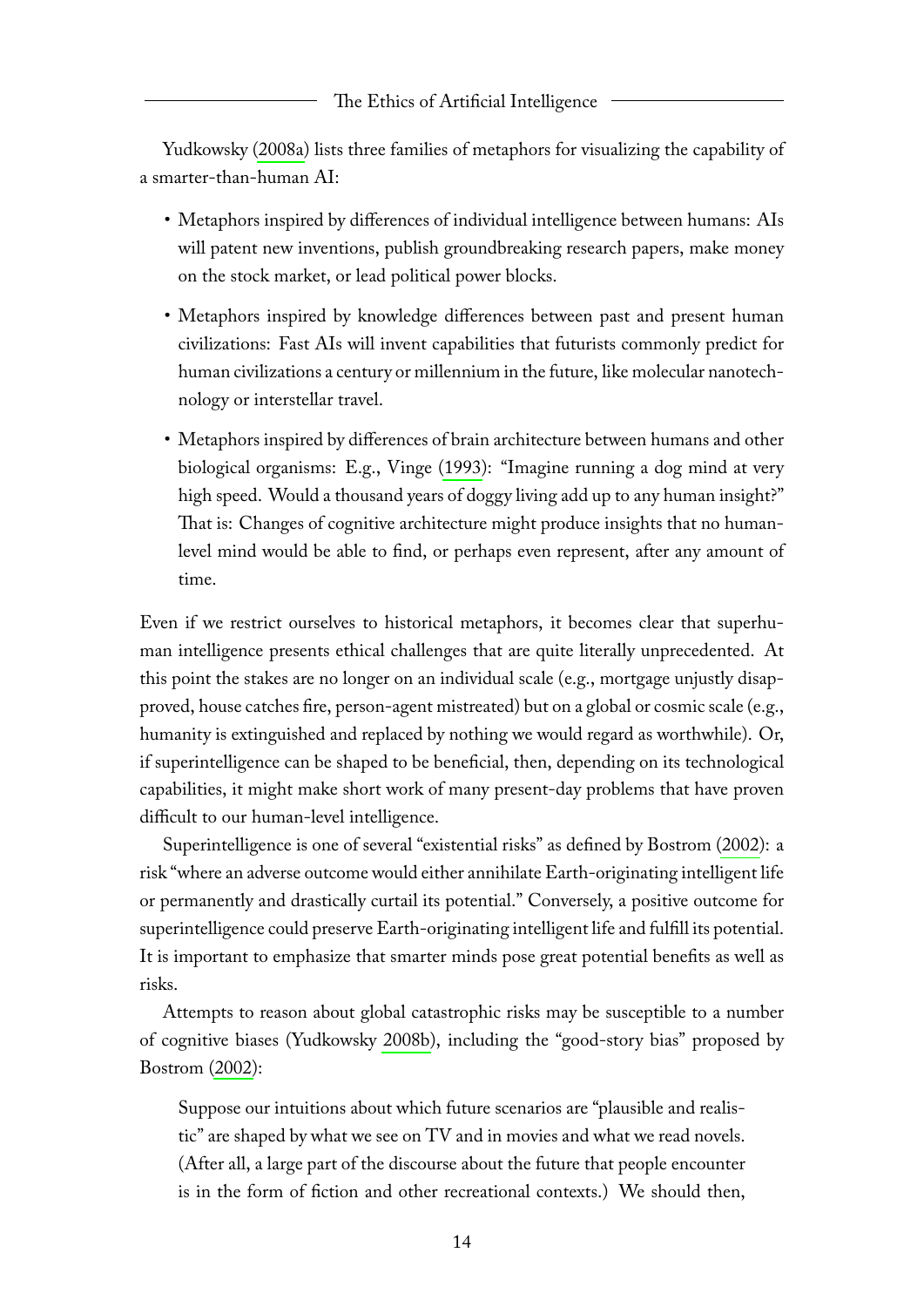when thinking critically, suspect our intuitions of being biased in the direction of overestimating the probability of those scenarios that make for a good story, since such scenarios will seem much more familiar and more "real." This *Good-story bias* could be quite powerful. When was the last time you saw a movie about humankind suddenly going extinct (without warning and without being replaced by some other civilization)? While this scenario may be much more probable than a scenario in which human heroes successfully repel an invasion of monsters or robot warriors, it wouldn't be much fun to watch.

Truly desirable outcomes make poor movies: No conflict means no story. While Asimov's Three Laws of Robotics (Asimov [1942\)](#page-19-11) are sometimes cited as a model for ethical AI development, the Three Laws are as much a plot device as Asimov's "positronic brain." If Asimov had depicted the Three Laws as working well, he would have had no stories.

It would be a mistake to regard "AIs" as a species with fixed characteristics and ask, "Will they be good or evil?" The term "Artificial Intelligence" refers to a vast design space, presumably much larger than the space of human minds (since all humans share a common brain architecture). It may be a form of good-story bias to ask, "Will AIs be good or evil?" as if trying to pick a premise for a movie plot. The reply should be: "Exactly which AI design are you talking about?"

Can control over the initial programming of an Artificial Intelligence translate into influence on its later effect on the world? Kurzweil [\(2005\)](#page-19-12) holds that "[i]ntelligence is inherently impossible to control," and that despite any human attempts at taking precautions, "[b]y definition . . . intelligent entities have the cleverness to easily overcome such barriers." Let us suppose that the AI is not only clever, but that, as part of the process of improving its own intelligence, it has unhindered access to its own source code: it can rewrite itself to anything it wants itself to be. Yet it does not follow that the AI must *want* to rewrite itself to a hostile form.

Consider Gandhi, who seems to have possessed a sincere desire not to kill people. Gandhi would not knowingly take a pill that caused him to want to kill people, because Gandhi knows that if he wants to kill people, he will probably kill people, and the current version of Gandhi does not want to kill. More generally, it seems likely that most self-modifying minds will naturally have stable utility functions, which implies that an initial choice of mind design can have lasting effects (Omohundro [2008\)](#page-19-13).

At this point in the development of AI science, is there any way we can translate the task of finding a design for "good" AIs into a modern research direction? It may seem premature to speculate, but one does suspect that some AI paradigms are more likely than others to eventually prove conducive to the creation of intelligent selfmodifying agents whose goals remain predictable even after multiple iterations of self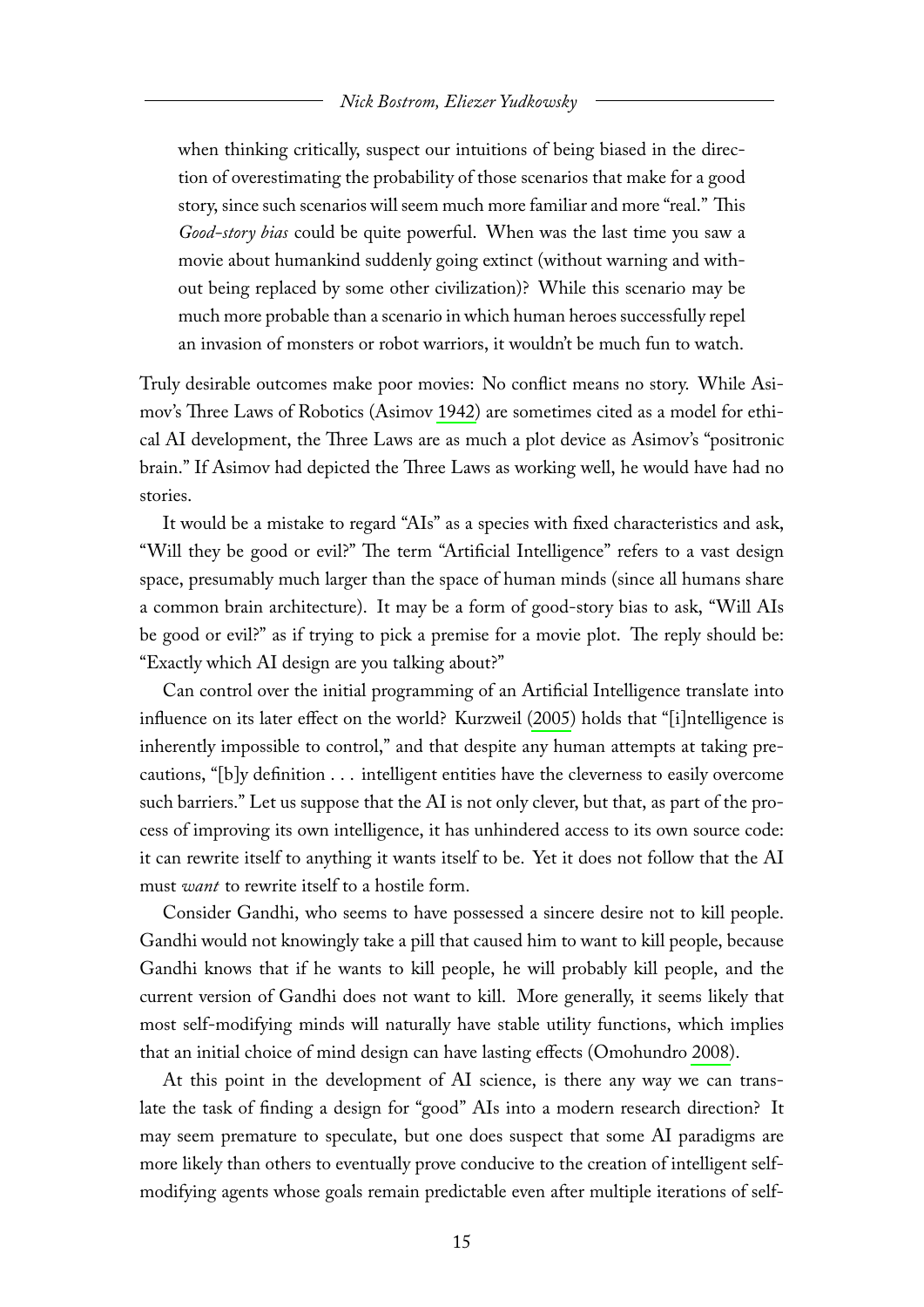improvement. For example, the Bayesian branch of AI, inspired by coherent mathematical systems such as probability theory and expected utility maximization, seems more amenable to the predictable self-modification problem than evolutionary programming and genetic algorithms. This is a controversial statement, but it illustrates the point that if we are thinking about the challenge of superintelligence down the road, this can indeed be turned into directional advice for present AI research.

Yet even supposing that we can specify an AI's goal system to be persistent under self-modification and self-improvement, this only begins to touch on the core ethical problems of creating superintelligence. Humans, the first general intelligences to exist on Earth, have used that intelligence to substantially reshape the globe—carving mountains, taming rivers, building skyscrapers, farming deserts, producing unintended planetary climate changes. A more powerful intelligence could have correspondingly larger consequences.

Consider again the historical metaphor for superintelligence—differences similar to the differences between past and present civilizations. Our present civilization is not separated from ancient Greece only by improved science and increased technological capability. There is a difference of ethical perspectives: Ancient Greeks thought slavery was acceptable; we think otherwise. Even between the nineteenth and twentieth centuries, there were substantial ethical disagreements—should women have the vote? Should blacks have the vote? It seems likely that people today will not be seen as ethically perfect by future civilizations—not just because of our failure to solve currently recognized ethical problems, such as poverty and inequality, but also for our failure even to recognize certain ethical problems. Perhaps someday the act of subjecting children to involuntarily schooling will be seen as child abuse—or maybe allowing children to leave school at age 18 will be seen as child abuse. We don't know.

Considering the ethical history of human civilizations over centuries of time, we can see that it might prove a very great tragedy to create a mind that was *stable* in ethical dimensions along which human civilizations seem to exhibit *directional change*. What if Archimedes of Syracuse had been able to create a long-lasting artificial intellect with a fixed version of the moral code of Ancient Greece? But to avoid this sort of ethical stagnation is likely to prove tricky: it would not suffice, for example, simply to render the mind randomly unstable. The ancient Greeks, even if they had realized their own imperfection, could not have done better by rolling dice. Occasionally a good new idea in ethics comes along, and it comes as a surprise; but most randomly generated ethical changes would strike us as folly or gibberish.

This presents us with perhaps the ultimate challenge of machine ethics: How do you build an AI which, when it executes, becomes more ethical than you? This is not like asking our own philosophers to produce superethics, any more than Deep Blue was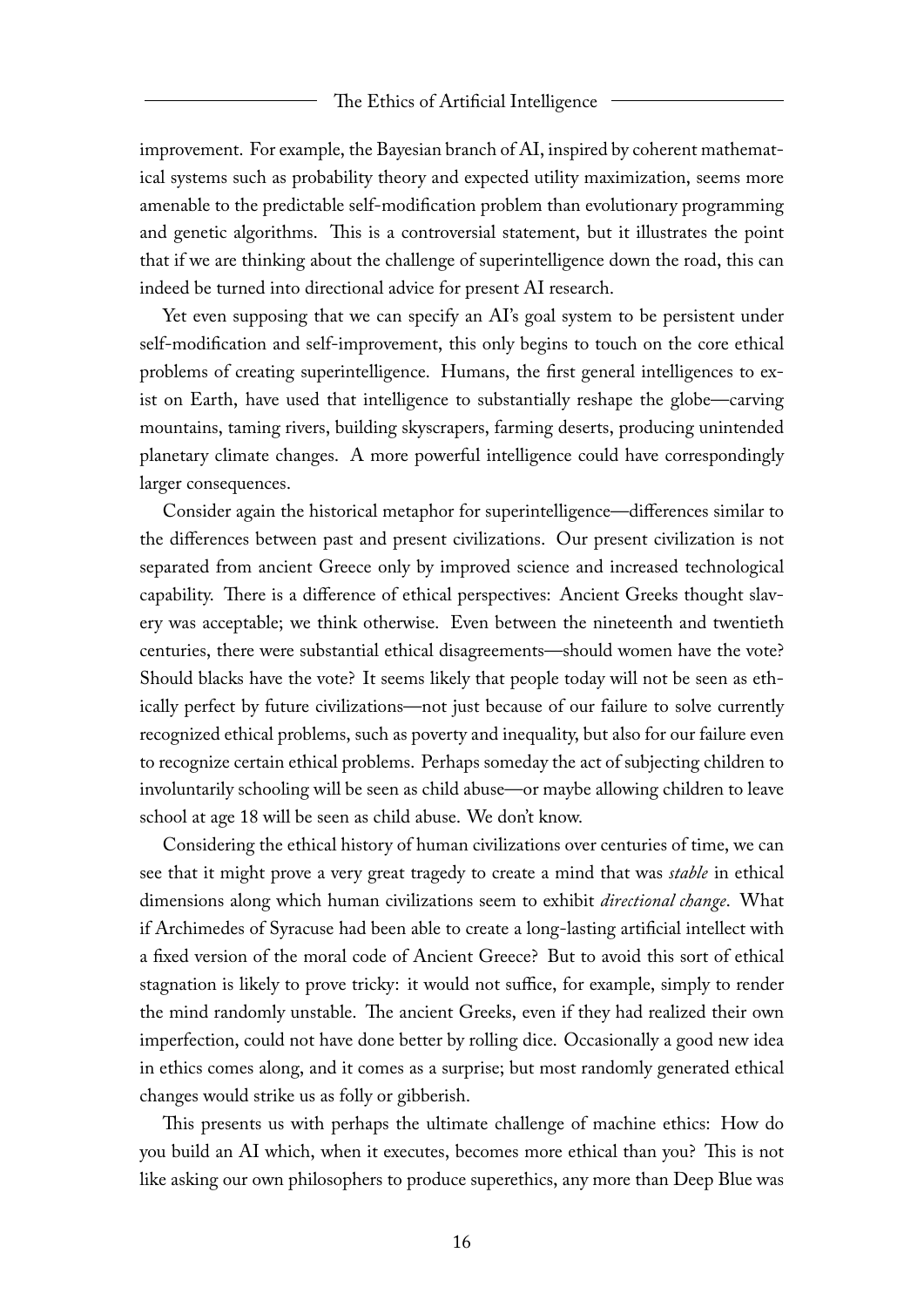constructed by getting the best human chess players to program in good moves. But we have to be able to effectively describe the question, if not the answer—rolling dice won't generate good chess moves, or good ethics either. Or, perhaps a more productive way to think about the problem: What strategy would you want Archimedes to follow in building a superintelligence, such that the overall outcome would still be acceptable, if you couldn't tell him what specifically he was doing wrong? This is very much the situation that we are in, relative to the future.

One strong piece of advice that emerges from considering our situation as analogous to that of Archimedes is that we should not try to invent a "super" version of what our own civilization considers to be ethics—this is not the strategy we would have wanted Archimedes to follow. Perhaps the question we should be considering, rather, is how an AI programmed by Archimedes, with no more moral expertise than Archimedes, could recognize (at least some of ) our own civilization's ethics as moral progress as opposed to mere moral instability. This would require that we begin to comprehend the structure of ethical questions in the way that we have already comprehended the structure of chess.

If we are serious about developing advanced AI, this is a challenge that we must meet. If machines are to be placed in a position of being stronger, faster, more trusted, or smarter than humans, then the discipline of machine ethics must commit itself to seeking human-superior (not just human-equivalent) niceness.

## **6. Conclusion**

Although current AI offers us few ethical issues that are not already present in the design of cars or power plants, the approach of AI algorithms toward more humanlike thought portends predictable complications. Social roles may be filled by AI algorithms, implying new design requirements like transparency and predictability. Sufficiently general AI algorithms may no longer execute in predictable contexts, requiring new kinds of safety assurance and the engineering of artificial ethical considerations. AIs with sufficiently advanced mental states, or the right kind of states, will have moral status, and some may count as persons—though perhaps persons very much unlike the sort that exist now, perhaps governed by different rules. And finally, the prospect of AIs with superhuman intelligence and superhuman abilities presents us with the extraordinary challenge of stating an algorithm that outputs superethical behavior. These challenges may seem visionary, but it seems predictable that we will encounter them; and they are not devoid of suggestions for present-day research directions.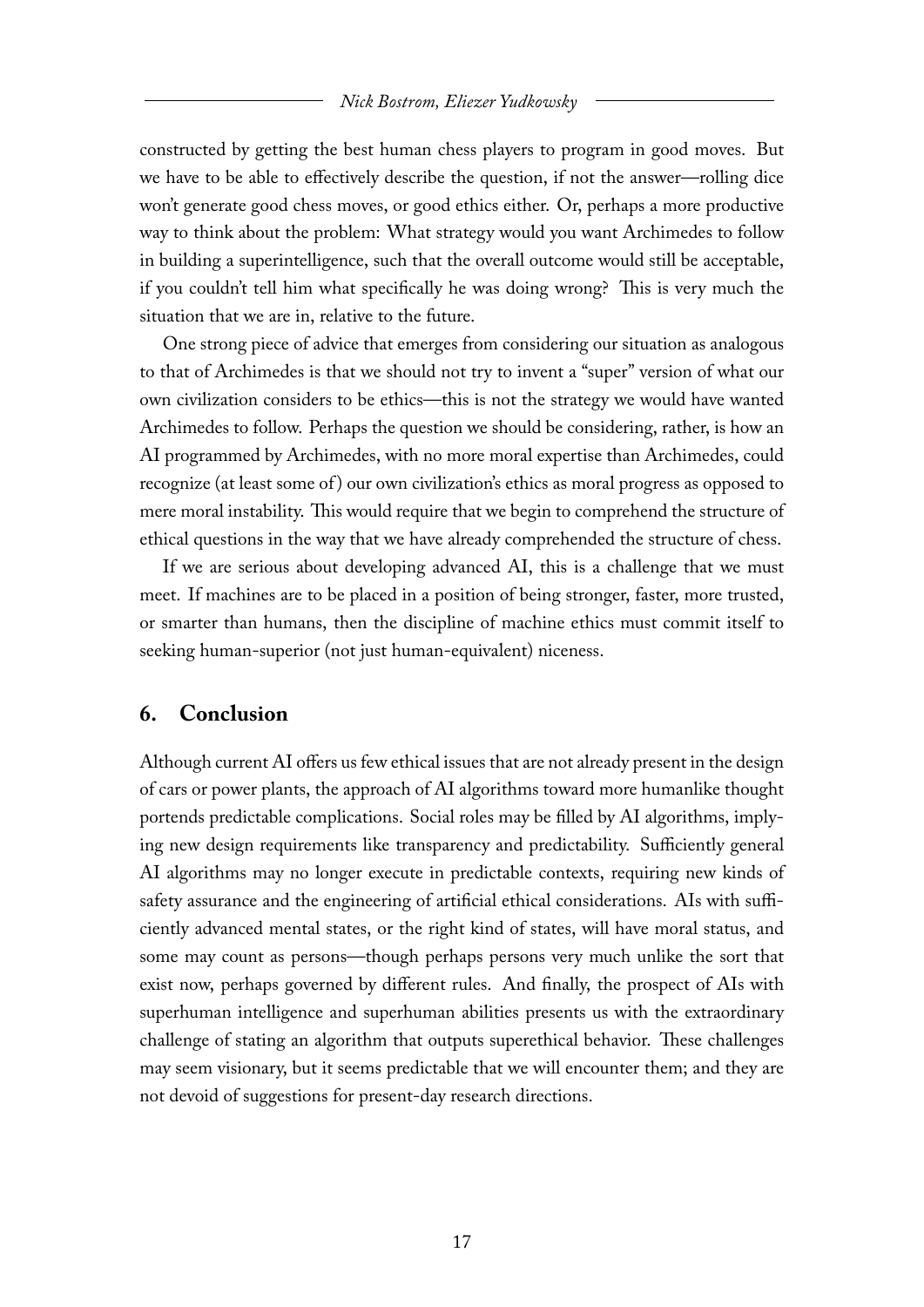# **7. Author Biographies**

Nick Bostrom is Professor in the Faculty of Philosophy at Oxford University and Director of the Future of Humanity Institute within the Oxford Martin School. He is the author of some 200 publications, including *Anthropic Bias* (Routledge, 2002), *Global Catastrophic Risks* (ed., OUP, 2008), and *Enhancing Humans* (ed., OUP, 2009). His research covers a range of big picture questions for humanity. He is currently working on a book on the future of machine intelligence and its strategic implications.

Eliezer Yudkowsky is a Research Fellow at the Singularity Institute for Artificial Intelligence where he works full-time on the foreseeable design issues of goal architectures in self-improving AI. His current work centers on modifying classical decision theory to coherently describe self-modification. He is also known for his popular writing on issues of human rationality and cognitive biases.

# **8. Further Readings**

*The Future of Human Evolution* (Bostrom [2004\)](#page-19-8) — This paper explores some evolutionary dynamics that could lead a population of diverse uploads to develop in dystopian directions.

*Artificial Intelligence as a Positive and Negative Factor in Global Risk* (Yudkowsky [2008a\)](#page-20-4) — An introduction to the risks and challenges presented by the possibility of recursively self-improving superintelligent machines.

*Moral Machines* (Wallach and Allen [2009\)](#page-20-6) — A comprehensive survey of recent developments.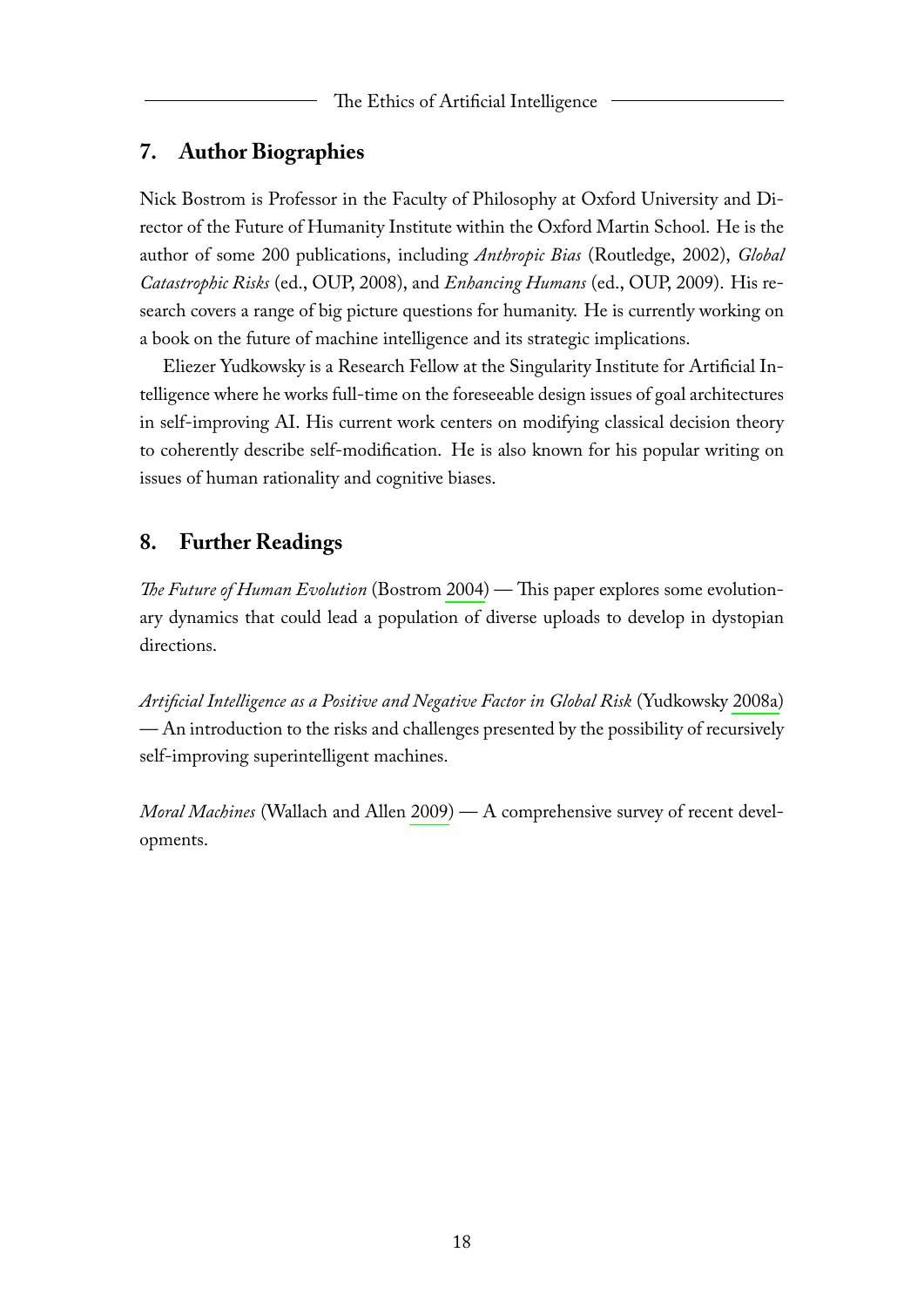## **Acknowledgments**

The authors are grateful to Rebecca Roache for research assistance and to the editors of this volume for detailed comments on an earlier version of our manuscript.

## **References**

<span id="page-19-11"></span>Asimov, Isaac. 1942. "Runaround." *Astounding Science-Fiction,* March, 94–103.

- <span id="page-19-10"></span>Bostrom, Nick. 2002. "Existential Risks: Analyzing Human Extinction Scenarios and Related Hazards." *Journal of Evolution and Technology* 9. <http://www.jetpress.org/volume9/risks.html>.
- <span id="page-19-8"></span>. 2004. "The Future of Human Evolution." In *Two Hundred Years After Kant, Fifty Years After Turing,* edited by Charles Tandy, 339–371. Vol. 2. Death and Anti-Death. Palo Alto, CA: Ria University Press.
- <span id="page-19-14"></span>Bostrom, Nick, and Milan M. Ćirković, eds. 2008. *Global Catastrophic Risks.*New York: Oxford University Press.
- <span id="page-19-7"></span>Chalmers, David John. 1996. *The Conscious Mind: In Search of a Fundamental Theory.* Philosophy of Mind Series. New York: Oxford University Press.
- <span id="page-19-3"></span>Goertzel, Ben, and Cassio Pennachin, eds. 2007. *Artificial General Intelligence.* Cognitive Technologies. Berlin: Springer. doi:[10.1007/978-3-540-68677-4](http://dx.doi.org/10.1007/978-3-540-68677-4).
- <span id="page-19-9"></span>Good, Irving John. 1965. "Speculations Concerning the First Ultraintelligent Machine." In *Advances in Computers,* edited by Franz L. Alt and Morris Rubinoff, 31–88. Vol. 6. New York: Academic Press. doi:[10.1016/S0065-2458\(08\)60418-0](http://dx.doi.org/10.1016/S0065-2458(08)60418-0).
- <span id="page-19-0"></span>Hastie, Trevor, Robert Tibshirani, and Jerome Friedman. 2001. *The Elements of Statistical Learning: Data Mining, Inference, and Prediction.* 1st ed. Springer Series in Statistics. New York: Springer.
- <span id="page-19-4"></span>Hirschfeld, Lawrence A., and Susan A. Gelman, eds. 1994. *Mapping the Mind: Domain Specificity in Cognition and Culture.* New York: Cambridge University Press.
- <span id="page-19-2"></span>Hofstadter, Douglas R. 2006. "Trying to Muse Rationally about the Singularity Scenario." Talk given at the Singularity Summit 2006, Stanford, CA, May 13.
- <span id="page-19-1"></span>Howard, Philip K. 1994. *The Death of Common Sense: How Law is Suffocating America.*New York: Random House.
- <span id="page-19-6"></span>Kamm, Frances M. 2007. *Intricate Ethics: Rights, Responsibilities, and Permissible Harm.* Oxford Ethics Series. New York: Oxford University Press. doi:[10.1093/acprof:oso/9780195189698.001.](http://dx.doi.org/10.1093/acprof:oso/9780195189698.001.0001) [0001](http://dx.doi.org/10.1093/acprof:oso/9780195189698.001.0001).
- <span id="page-19-12"></span>Kurzweil, Ray. 2005. *The Singularity Is Near: When Humans Transcend Biology.* New York: Viking.
- <span id="page-19-5"></span>McDermott, Drew. 1976. "Artificial Intelligence Meets Natural Stupidity." *SIGART Newsletter* (57): 4–9. doi:[10.1145/1045339.1045340](http://dx.doi.org/10.1145/1045339.1045340).
- <span id="page-19-13"></span>Omohundro, Stephen M. 2008. "The Basic AI Drives." In *Artificial General Intelligence 2008: Proceedings of the First AGI Conference,* edited by Pei Wang, Ben Goertzel, and Stan Franklin, 483–492. Frontiers in Artificial Intelligence and Applications 171. Amsterdam: IOS.